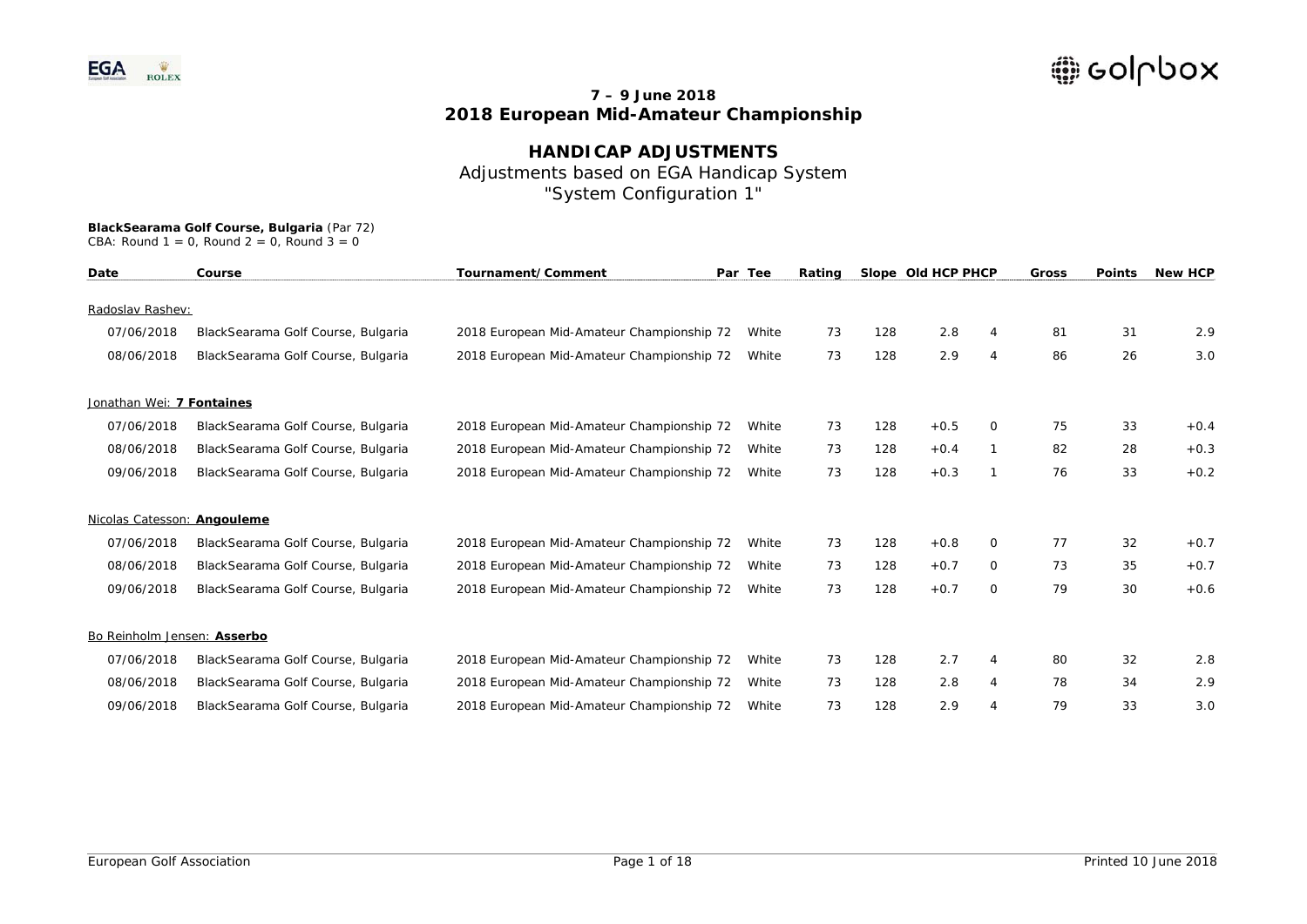## **HANDICAP ADJUSTMENTS**  Adjustments based on EGA Handicap System "System Configuration 1"

| Date                    | Course                                    | Tournament/Comment                        | Par Tee | Rating |     | Slope Old HCP PHCP |      | <b>Gross</b> | <b>Points</b> | <b>New HCP</b> |
|-------------------------|-------------------------------------------|-------------------------------------------|---------|--------|-----|--------------------|------|--------------|---------------|----------------|
|                         | Søren Moldow: Asserbo Golf Club           |                                           |         |        |     |                    |      |              |               |                |
| 07/06/2018              | BlackSearama Golf Course, Bulgaria        | 2018 European Mid-Amateur Championship 72 | White   | 73     | 128 | $+0.9$             | 0    | 73           | 35            | $+0.9$         |
| 08/06/2018              | BlackSearama Golf Course, Bulgaria        | 2018 European Mid-Amateur Championship 72 | White   | 73     | 128 | $+0.9$             | 0    | 79           | 31            | $+0.8$         |
| 09/06/2018              | BlackSearama Golf Course, Bulgaria        | 2018 European Mid-Amateur Championship 72 | White   | 73     | 128 | $+0.8$             | 0    | 81           | 27            | $+0.7$         |
|                         | Albert Tuerklitz: Berlin-Wannsee          |                                           |         |        |     |                    |      |              |               |                |
| 07/06/2018              | BlackSearama Golf Course, Bulgaria        | 2018 European Mid-Amateur Championship 72 | White   | 73     | 128 | $+0.2$             |      | 77           | 32            | $+0.1$         |
| 08/06/2018              | BlackSearama Golf Course, Bulgaria        | 2018 European Mid-Amateur Championship 72 | White   | 73     | 128 | $+0.1$             |      | 73           | 36            | $+0.1$         |
| 09/06/2018              | BlackSearama Golf Course, Bulgaria        | 2018 European Mid-Amateur Championship 72 | White   | 73     | 128 | $+0.1$             | -1   | 72           | 37            | $+0.2$         |
|                         | Fredrik Christensen: Bokskogens Golf Club |                                           |         |        |     |                    |      |              |               |                |
| 07/06/2018              | BlackSearama Golf Course, Bulgaria        | 2018 European Mid-Amateur Championship 72 | White   | 73     | 128 | $+1.5$             | -1   | 75           | 33            | $+1.4$         |
| 08/06/2018              | BlackSearama Golf Course, Bulgaria        | 2018 European Mid-Amateur Championship 72 | White   | 73     | 128 | $+1.4$             | $-1$ | 79           | 32            | $+1.3$         |
| 09/06/2018              | BlackSearama Golf Course, Bulgaria        | 2018 European Mid-Amateur Championship 72 | White   | 73     | 128 | $+1.3$             | 0    | 73           | 35            | $+1.3$         |
| Nicolas Singer: Bondues |                                           |                                           |         |        |     |                    |      |              |               |                |
| 07/06/2018              | BlackSearama Golf Course, Bulgaria        | 2018 European Mid-Amateur Championship 72 | White   | 73     | 128 | $+1.6$             | -1   | 71           | 36            | $+1.6$         |
| 08/06/2018              | BlackSearama Golf Course, Bulgaria        | 2018 European Mid-Amateur Championship 72 | White   | 73     | 128 | $+1.6$             | -1   | 76           | 31            | $+1.5$         |
| 09/06/2018              | BlackSearama Golf Course, Bulgaria        | 2018 European Mid-Amateur Championship 72 | White   | 73     | 128 | $+1.5$             | -1   | 74           | 33            | $+1.4$         |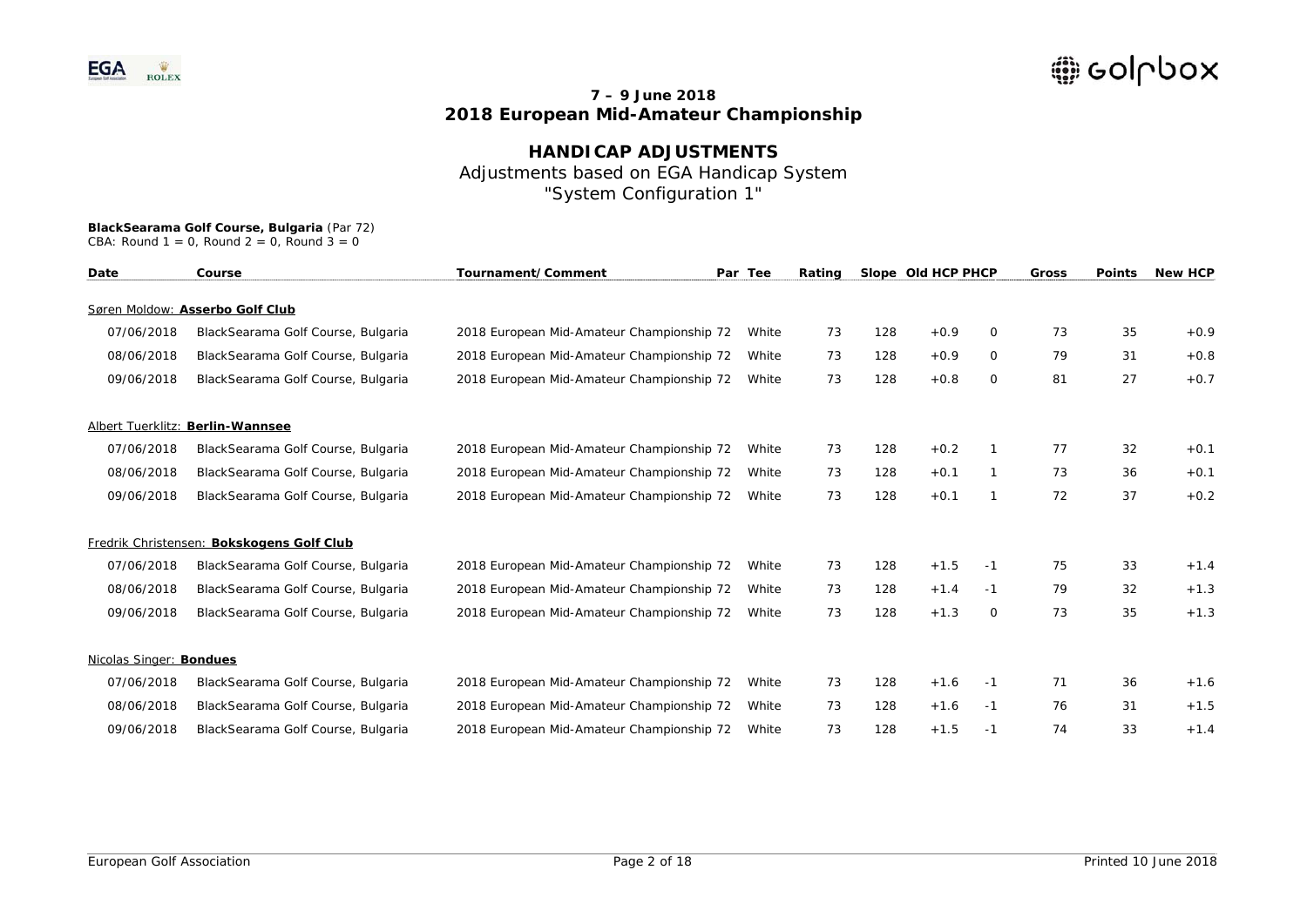## **HANDICAP ADJUSTMENTS**  Adjustments based on EGA Handicap System "System Configuration 1"

| Date                 | Course                                    | Tournament/Comment<br>Par Tee<br>Rating   |       | Slope Old HCP PHCP |     | Gross  | <b>Points</b> | <b>New HCP</b> |    |        |
|----------------------|-------------------------------------------|-------------------------------------------|-------|--------------------|-----|--------|---------------|----------------|----|--------|
| John Lee: Breitenloo |                                           |                                           |       |                    |     |        |               |                |    |        |
| 07/06/2018           | BlackSearama Golf Course, Bulgaria        | 2018 European Mid-Amateur Championship 72 | White | 73                 | 128 | 0.2    |               | 80             | 29 | 0.3    |
| 08/06/2018           | BlackSearama Golf Course, Bulgaria        | 2018 European Mid-Amateur Championship 72 | White | 73                 | 128 | 0.3    | $\mathbf{1}$  | 84             | 25 | 0.4    |
|                      | Thomas Burley: Burnham & Berrow Golf Club |                                           |       |                    |     |        |               |                |    |        |
| 07/06/2018           | BlackSearama Golf Course, Bulgaria        | 2018 European Mid-Amateur Championship 72 | White | 73                 | 128 | $+1.5$ | -1            | 77             | 30 | $+1.4$ |
| 08/06/2018           | BlackSearama Golf Course, Bulgaria        | 2018 European Mid-Amateur Championship 72 | White | 73                 | 128 | $+1.4$ | -1            | 70             | 37 | $+1.5$ |
| 09/06/2018           | BlackSearama Golf Course, Bulgaria        | 2018 European Mid-Amateur Championship 72 | White | 73                 | 128 | $+1.5$ | $-1$          | 74             | 33 | $+1.4$ |
|                      | Jacobo Cestino: Club De Campo La Zagaleta |                                           |       |                    |     |        |               |                |    |        |
| 07/06/2018           | BlackSearama Golf Course, Bulgaria        | 2018 European Mid-Amateur Championship 72 | White | 73                 | 128 | $+1.5$ | -1            | 77             | 32 | $+1.4$ |
| 08/06/2018           | BlackSearama Golf Course, Bulgaria        | 2018 European Mid-Amateur Championship 72 | White | 73                 | 128 | $+1.4$ | $-1$          | 75             | 32 | $+1.3$ |
| 09/06/2018           | BlackSearama Golf Course, Bulgaria        | 2018 European Mid-Amateur Championship 72 | White | 73                 | 128 | $+1.3$ | 0             | 76             | 32 | $+1.2$ |
|                      | Christopher Dlaska: Colony Club Gutenhof  |                                           |       |                    |     |        |               |                |    |        |
| 07/06/2018           | BlackSearama Golf Course, Bulgaria        | 2018 European Mid-Amateur Championship 72 | White | 73                 | 128 | 0.2    |               | 74             | 35 | 0.2    |
| 08/06/2018           | BlackSearama Golf Course, Bulgaria        | 2018 European Mid-Amateur Championship 72 | White | 73                 | 128 | 0.2    | $\mathbf{1}$  | 71             | 38 | 0.0    |
| 09/06/2018           | BlackSearama Golf Course, Bulgaria        | 2018 European Mid-Amateur Championship 72 | White | 73                 | 128 | 0.0    | -1            | 75             | 34 | 0.1    |
|                      | Pieter De Wit: Eindhovensche Golf         |                                           |       |                    |     |        |               |                |    |        |
| 07/06/2018           | BlackSearama Golf Course, Bulgaria        | 2018 European Mid-Amateur Championship 72 | White | 73                 | 128 | 2.0    | 3             | 79             | 33 | 2.1    |
| 08/06/2018           | BlackSearama Golf Course, Bulgaria        | 2018 European Mid-Amateur Championship 72 | White | 73                 | 128 | 2.1    | 3             | 83             | 29 | 2.2    |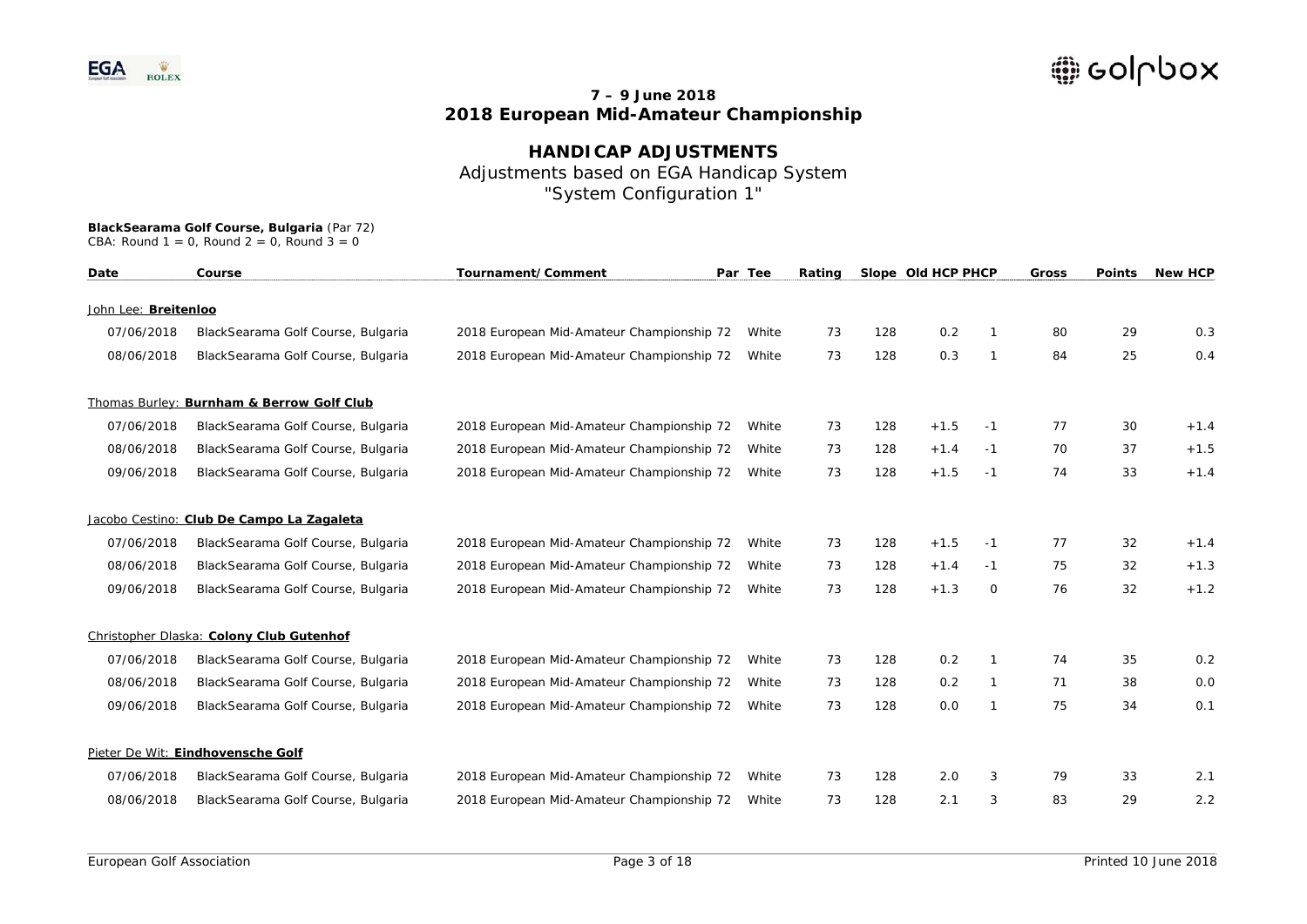**HANDICAP ADJUSTMENTS**  Adjustments based on EGA Handicap System "System Configuration 1"

| Date                          | Course                                | Tournament/Comment                        | Par Tee | Rating |     | Slope Old HCP PHCP |                | Gross | <b>Points</b> | <b>New HCP</b> |
|-------------------------------|---------------------------------------|-------------------------------------------|---------|--------|-----|--------------------|----------------|-------|---------------|----------------|
|                               | Rob Hoekstra: Eindhovensche Golf      |                                           |         |        |     |                    |                |       |               |                |
| 07/06/2018                    | BlackSearama Golf Course, Bulgaria    | 2018 European Mid-Amateur Championship 72 | White   | 73     | 128 | $+0.8$             | 0              | 72    | 36            | $+0.8$         |
| 08/06/2018                    | BlackSearama Golf Course, Bulgaria    | 2018 European Mid-Amateur Championship 72 | White   | 73     | 128 | $+0.8$             | 0              | 75    | 33            | $+0.7$         |
| 09/06/2018                    | BlackSearama Golf Course, Bulgaria    | 2018 European Mid-Amateur Championship 72 | White   | 73     | 128 | $+0.7$             | 0              | 73    | 35            | $+0.7$         |
|                               | Frans Van Engelen: Eindhovensche Golf |                                           |         |        |     |                    |                |       |               |                |
| 07/06/2018                    | BlackSearama Golf Course, Bulgaria    | 2018 European Mid-Amateur Championship 72 | White   | 73     | 128 | 0.8                | $\overline{2}$ | 85    | 26            | 0.9            |
| 08/06/2018                    | BlackSearama Golf Course, Bulgaria    | 2018 European Mid-Amateur Championship 72 | White   | 73     | 128 | 0.9                | 2              | 83    | 28            | 1.0            |
| Michael Muellner: Elea Estate |                                       |                                           |         |        |     |                    |                |       |               |                |
| 07/06/2018                    | BlackSearama Golf Course, Bulgaria    | 2018 European Mid-Amateur Championship 72 | White   | 73     | 128 | 3.0                | 4              | 80    | 33            | 3.1            |
| 08/06/2018                    | BlackSearama Golf Course, Bulgaria    | 2018 European Mid-Amateur Championship 72 | White   | 73     | 128 | 3.1                | 5              | 80    | 33            | 3.2            |
|                               | Tommy Gulin: Espoo Ringside Golf      |                                           |         |        |     |                    |                |       |               |                |
| 07/06/2018                    | BlackSearama Golf Course, Bulgaria    | 2018 European Mid-Amateur Championship 72 | White   | 73     | 128 | $+0.8$             | 0              | 75    | 33            | $+0.7$         |
| 08/06/2018                    | BlackSearama Golf Course, Bulgaria    | 2018 European Mid-Amateur Championship 72 | White   | 73     | 128 | $+0.7$             | 0              | 79    | 31            | $+0.6$         |
| 09/06/2018                    | BlackSearama Golf Course, Bulgaria    | 2018 European Mid-Amateur Championship 72 | White   | 73     | 128 | $+0.6$             | 0              | 77    | 31            | $+0.5$         |
|                               | Henrik Lahti: Espoo Ringside Golf     |                                           |         |        |     |                    |                |       |               |                |
| 07/06/2018                    | BlackSearama Golf Course, Bulgaria    | 2018 European Mid-Amateur Championship 72 | White   | 73     | 128 | 0.9                | 2              | 75    | 35            | 0.9            |
| 08/06/2018                    | BlackSearama Golf Course, Bulgaria    | 2018 European Mid-Amateur Championship 72 | White   | 73     | 128 | 0.9                | 2              | 80    | 30            | 1.0            |
| 09/06/2018                    | BlackSearama Golf Course, Bulgaria    | 2018 European Mid-Amateur Championship 72 | White   | 73     | 128 | 1.0                | $\overline{2}$ | 79    | 32            | 1.1            |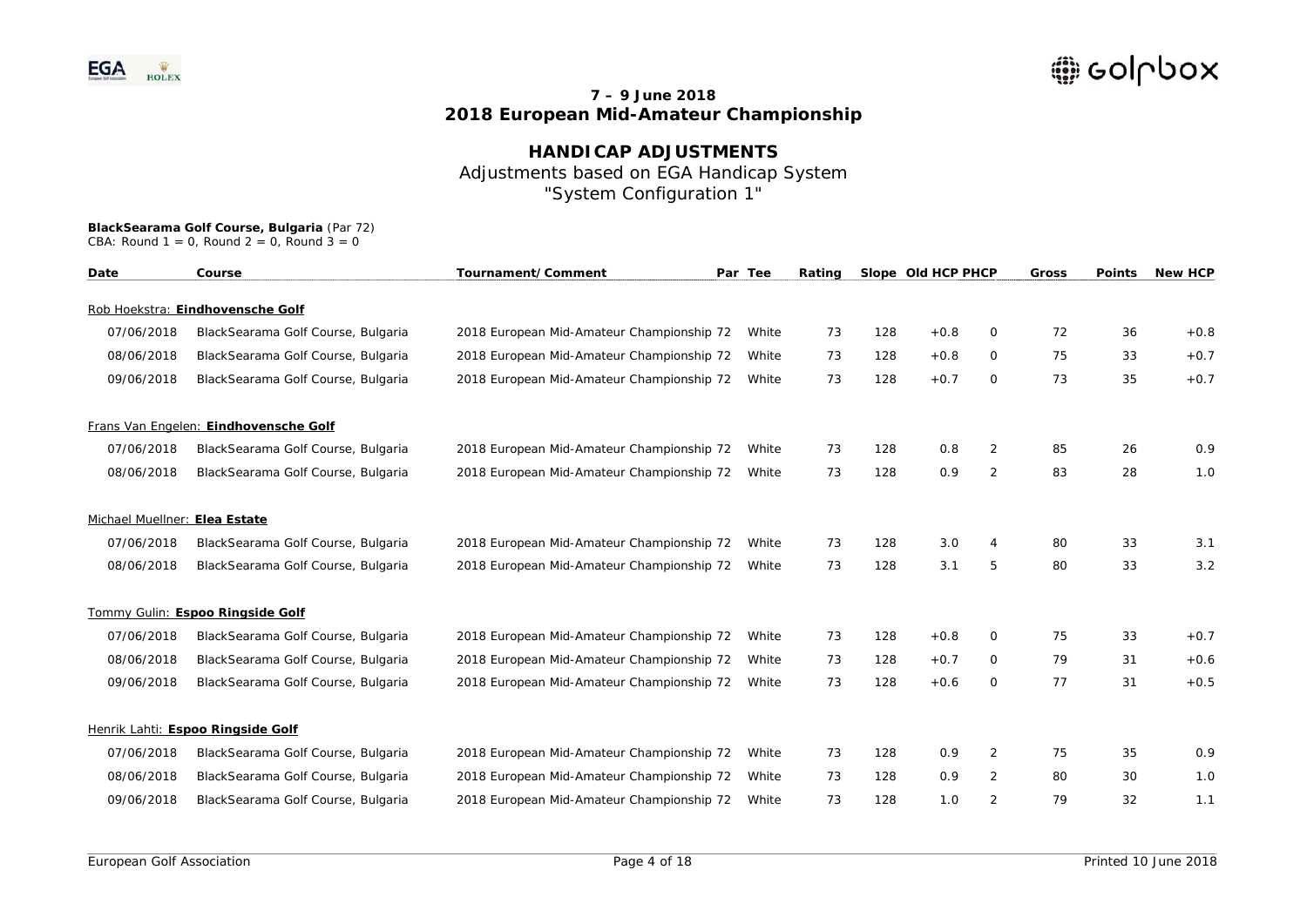## **HANDICAP ADJUSTMENTS**  Adjustments based on EGA Handicap System "System Configuration 1"

| Date                        | Tournament/Comment<br>Par Tee<br>Course |                                           | Rating |    |     |        | Slope Old HCP PHCP | <b>Gross</b> | <b>Points</b> | <b>New HCP</b> |
|-----------------------------|-----------------------------------------|-------------------------------------------|--------|----|-----|--------|--------------------|--------------|---------------|----------------|
| Boris Woelfel: Frankfurt    |                                         |                                           |        |    |     |        |                    |              |               |                |
| 07/06/2018                  |                                         |                                           | White  | 73 | 128 | $+1.0$ | 0                  | 74           | 34            | $+0.9$         |
|                             | BlackSearama Golf Course, Bulgaria      | 2018 European Mid-Amateur Championship 72 |        |    |     |        |                    |              |               |                |
| 08/06/2018                  | BlackSearama Golf Course, Bulgaria      | 2018 European Mid-Amateur Championship 72 | White  | 73 | 128 | $+0.9$ | 0                  | 83           | 26            | $+0.8$         |
| 09/06/2018                  | BlackSearama Golf Course, Bulgaria      | 2018 European Mid-Amateur Championship 72 | White  | 73 | 128 | $+0.8$ | 0                  | 77           | 31            | $+0.7$         |
| Moritz Muhl: Frankfurter Gc |                                         |                                           |        |    |     |        |                    |              |               |                |
| 07/06/2018                  | BlackSearama Golf Course, Bulgaria      | 2018 European Mid-Amateur Championship 72 | White  | 73 | 128 | 0.5    | 2                  | 74           | 36            | 0.5            |
| 08/06/2018                  | BlackSearama Golf Course, Bulgaria      | 2018 European Mid-Amateur Championship 72 | White  | 73 | 128 | 0.5    | 2                  | 76           | 34            | 0.6            |
| 09/06/2018                  | BlackSearama Golf Course, Bulgaria      | 2018 European Mid-Amateur Championship 72 | White  | 73 | 128 | 0.6    | $\overline{2}$     | 75           | 35            | 0.6            |
|                             | Felix Banzhaf: Frankfurter Golf Club    |                                           |        |    |     |        |                    |              |               |                |
| 07/06/2018                  | BlackSearama Golf Course, Bulgaria      | 2018 European Mid-Amateur Championship 72 | White  | 73 | 128 | $+1.1$ | $\Omega$           | 76           | 32            | $+1.0$         |
| 08/06/2018                  | BlackSearama Golf Course, Bulgaria      | 2018 European Mid-Amateur Championship 72 | White  | 73 | 128 | $+1.0$ | 0                  | 71           | 37            | $+1.1$         |
| 09/06/2018                  | BlackSearama Golf Course, Bulgaria      | 2018 European Mid-Amateur Championship 72 | White  | 73 | 128 | $+1.1$ | $\Omega$           | 92           | 22            | $+1.0$         |
|                             | Arnaud Laborde: Frankfurter Golf Club   |                                           |        |    |     |        |                    |              |               |                |
| 07/06/2018                  | BlackSearama Golf Course, Bulgaria      | 2018 European Mid-Amateur Championship 72 | White  | 73 | 128 | 1.0    | 2                  | 73           | 37            | 0.9            |
| 08/06/2018                  | BlackSearama Golf Course, Bulgaria      | 2018 European Mid-Amateur Championship 72 | White  | 73 | 128 | 0.9    | $\overline{2}$     | 69           | 41            | 0.4            |
| 09/06/2018                  | BlackSearama Golf Course, Bulgaria      | 2018 European Mid-Amateur Championship 72 | White  | 73 | 128 | 0.4    |                    | 77           | 32            | 0.5            |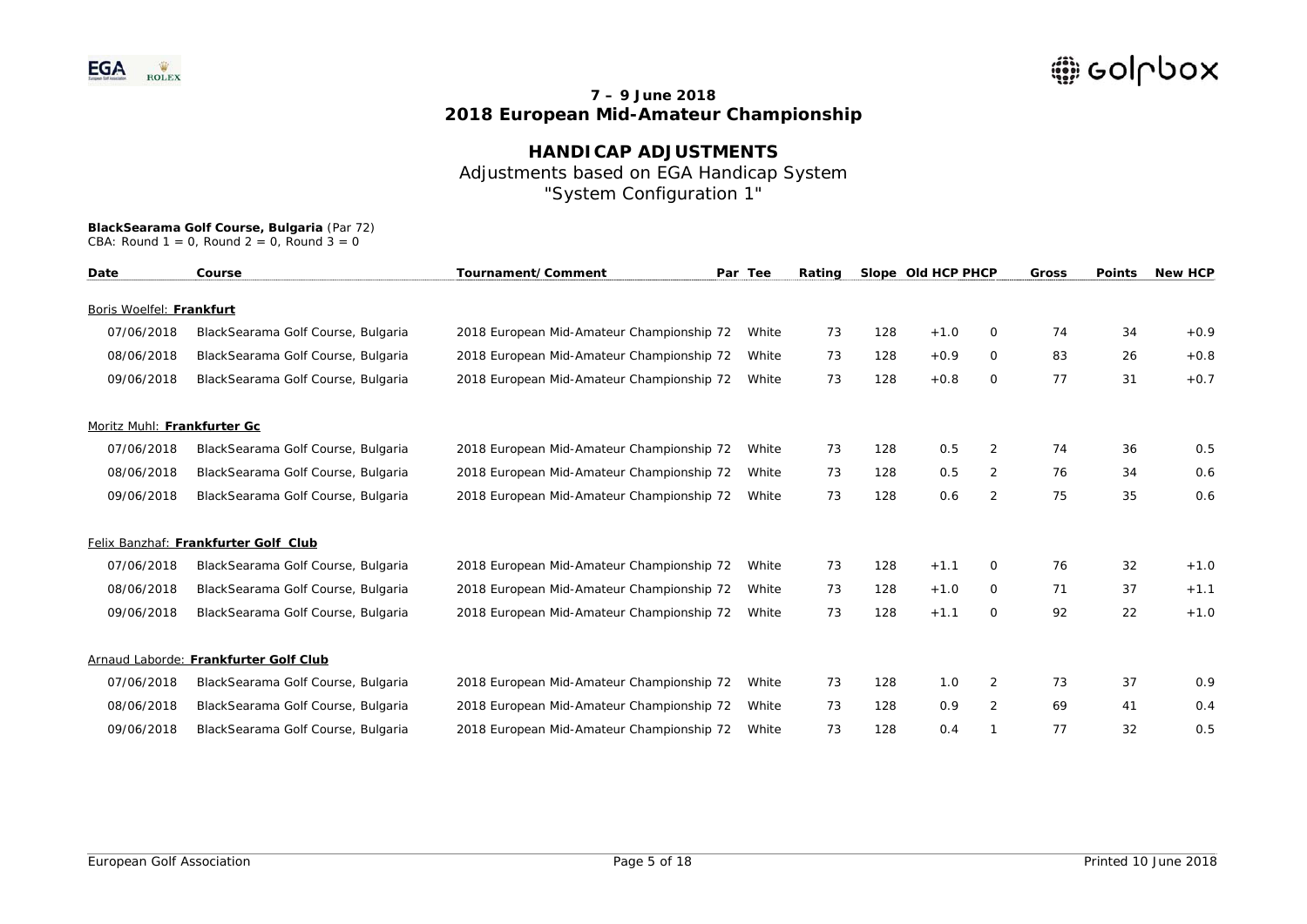## **HANDICAP ADJUSTMENTS**  Adjustments based on EGA Handicap System "System Configuration 1"

| Date                      | Course                                  | Tournament/Comment<br>Par Tee<br>Rating<br>Slope Old HCP PHCP |       | Gross | <b>Points</b> | <b>New HCP</b> |                |    |    |        |
|---------------------------|-----------------------------------------|---------------------------------------------------------------|-------|-------|---------------|----------------|----------------|----|----|--------|
|                           | Steffen Alvang: Furesoe Golf Club       |                                                               |       |       |               |                |                |    |    |        |
| 07/06/2018                | BlackSearama Golf Course, Bulgaria      | 2018 European Mid-Amateur Championship 72                     | White | 73    | 128           | $+0.4$         |                | 73 | 36 | $+0.4$ |
| 08/06/2018                | BlackSearama Golf Course, Bulgaria      | 2018 European Mid-Amateur Championship 72                     | White | 73    | 128           | $+0.4$         | 1              | 70 | 39 | $+0.7$ |
| 09/06/2018                | BlackSearama Golf Course, Bulgaria      | 2018 European Mid-Amateur Championship 72                     | White | 73    | 128           | $+0.7$         | 0              | 69 | 39 | $+1.0$ |
|                           | Alexander Neises: Gc Am Reichswald      |                                                               |       |       |               |                |                |    |    |        |
| 07/06/2018                | BlackSearama Golf Course, Bulgaria      | 2018 European Mid-Amateur Championship 72                     | White | 73    | 128           | 0.8            | 2              | 74 | 36 | 0.8    |
| 08/06/2018                | BlackSearama Golf Course, Bulgaria      | 2018 European Mid-Amateur Championship 72                     | White | 73    | 128           | 0.8            | 2              | 74 | 36 | 0.8    |
| 09/06/2018                | BlackSearama Golf Course, Bulgaria      | 2018 European Mid-Amateur Championship 72                     | White | 73    | 128           | 0.8            | $\overline{2}$ | 74 | 36 | 0.8    |
| Ronald Groeflin: Gc Basel |                                         |                                                               |       |       |               |                |                |    |    |        |
| 07/06/2018                | BlackSearama Golf Course, Bulgaria      | 2018 European Mid-Amateur Championship 72                     | White | 73    | 128           | 1.2            | 2              | 84 | 28 | 1.3    |
| 08/06/2018                | BlackSearama Golf Course, Bulgaria      | 2018 European Mid-Amateur Championship 72                     | White | 73    | 128           | 1.3            | 2              | 82 | 29 | 1.4    |
|                           | Marco Bichler: Gc Linz-St.Florian       |                                                               |       |       |               |                |                |    |    |        |
| 07/06/2018                | BlackSearama Golf Course, Bulgaria      | 2018 European Mid-Amateur Championship 72                     | White | 73    | 128           | 2.0            | 3              | 77 | 34 | 2.1    |
| 08/06/2018                | BlackSearama Golf Course, Bulgaria      | 2018 European Mid-Amateur Championship 72                     | White | 73    | 128           | 2.1            | 3              | 78 | 34 | 2.2    |
| 09/06/2018                | BlackSearama Golf Course, Bulgaria      | 2018 European Mid-Amateur Championship 72                     | White | 73    | 128           | 2.2            | 3              | 72 | 39 | 1.9    |
|                           | Kyung Bum Choi: Gc Schloss Ebreichsdorf |                                                               |       |       |               |                |                |    |    |        |
| 07/06/2018                | BlackSearama Golf Course, Bulgaria      | 2018 European Mid-Amateur Championship 72                     | White | 73    | 128           | 2.7            | 4              | 81 | 31 | 2.8    |
| 08/06/2018                | BlackSearama Golf Course, Bulgaria      | 2018 European Mid-Amateur Championship 72                     | White | 73    | 128           | 2.8            |                | 79 | 33 | 2.9    |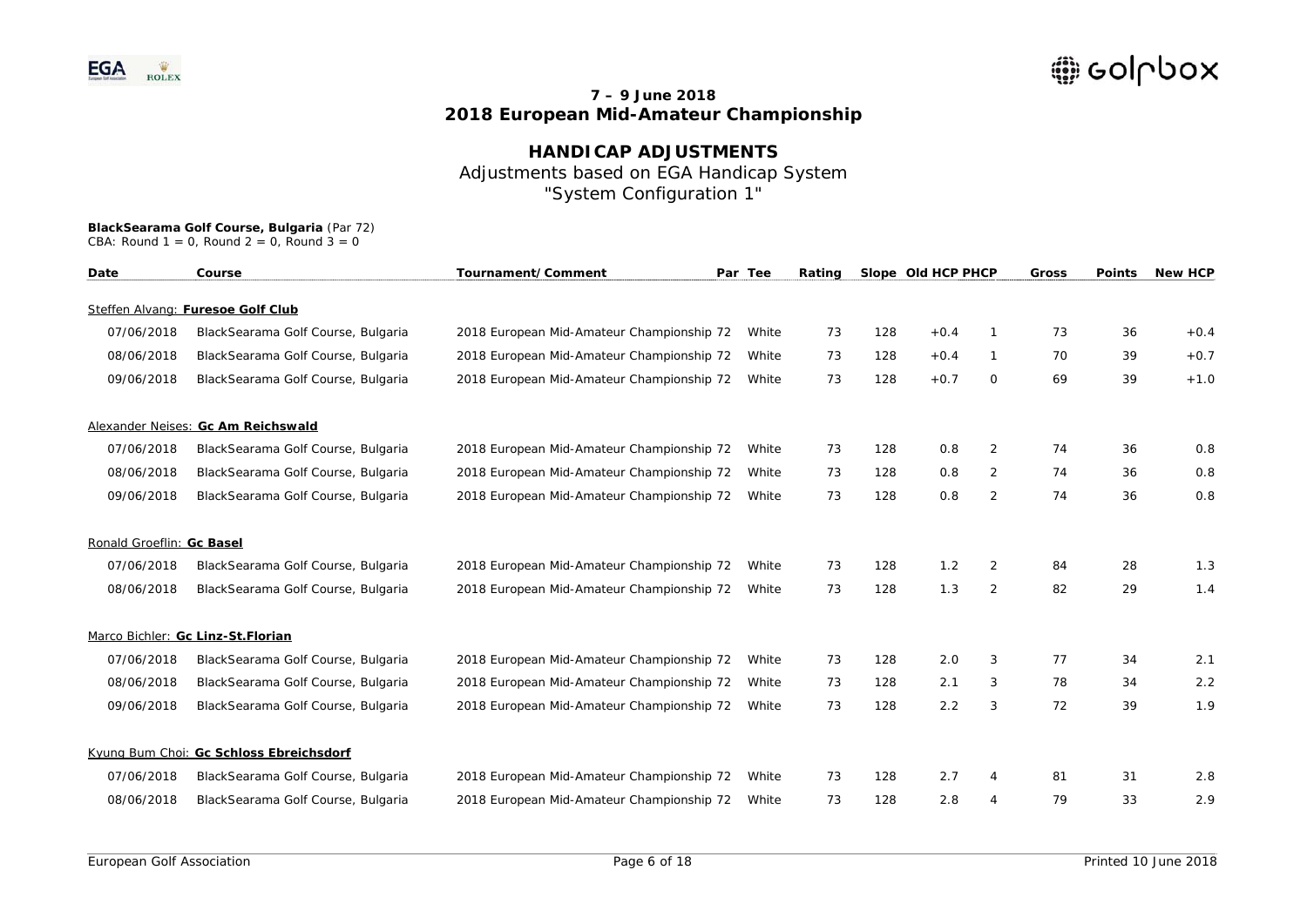# **HANDICAP ADJUSTMENTS** Adjustments based on EGA Handicap System "System Configuration 1"

# **BlackSearama Golf Course, Bulgaria** (Par 72)

| CBA: Round $1 = 0$ , Round $2 = 0$ , Round $3 = 0$ |  |  |  |  |  |  |  |
|----------------------------------------------------|--|--|--|--|--|--|--|
|----------------------------------------------------|--|--|--|--|--|--|--|

| Date       | Course                                        | Tournament/Comment                        | Par Tee | Rating |     | Slope Old HCP PHCP |                | Gross | <b>Points</b> | <b>New HCP</b> |
|------------|-----------------------------------------------|-------------------------------------------|---------|--------|-----|--------------------|----------------|-------|---------------|----------------|
|            | Michael Denk: Gc Schloss Schönborn            |                                           |         |        |     |                    |                |       |               |                |
| 07/06/2018 | BlackSearama Golf Course, Bulgaria            | 2018 European Mid-Amateur Championship 72 | White   | 73     | 128 | 0.8                | 2              | 82    | 29            | 0.9            |
| 08/06/2018 | BlackSearama Golf Course, Bulgaria            | 2018 European Mid-Amateur Championship 72 | White   | 73     | 128 | 0.9                | 2              | 74    | 36            | 0.9            |
| 09/06/2018 | BlackSearama Golf Course, Bulgaria            | 2018 European Mid-Amateur Championship 72 | White   | 73     | 128 | 0.9                | $\overline{2}$ | 80    | 30            | 1.0            |
|            | Daniel Blatter: Gc Sempachersee               |                                           |         |        |     |                    |                |       |               |                |
| 07/06/2018 | BlackSearama Golf Course, Bulgaria            | 2018 European Mid-Amateur Championship 72 | White   | 73     | 128 | $+0.4$             |                | 73    | 36            | $+0.4$         |
| 08/06/2018 | BlackSearama Golf Course, Bulgaria            | 2018 European Mid-Amateur Championship 72 | White   | 73     | 128 | $+0.4$             |                | 77    | 33            | $+0.3$         |
| 09/06/2018 | BlackSearama Golf Course, Bulgaria            | 2018 European Mid-Amateur Championship 72 | White   | 73     | 128 | $+0.3$             |                | 75    | 34            | $+0.2$         |
|            | Roman Ballmer: Golf & Country Club Blumisberg |                                           |         |        |     |                    |                |       |               |                |
| 07/06/2018 | BlackSearama Golf Course, Bulgaria            | 2018 European Mid-Amateur Championship 72 | White   | 73     | 128 | 1.6                | 3              | 83    | 28            | 1.7            |
| 08/06/2018 | BlackSearama Golf Course, Bulgaria            | 2018 European Mid-Amateur Championship 72 | White   | 73     | 128 | 1.7                | 3              | 79    | 32            | 1.8            |
|            | Patrick Rahme: Golf Club Grand-Ducal          |                                           |         |        |     |                    |                |       |               |                |
| 07/06/2018 | BlackSearama Golf Course, Bulgaria            | 2018 European Mid-Amateur Championship 72 | White   | 73     | 128 | $+0.2$             |                | 79    | 30            | $+0.1$         |
| 08/06/2018 | BlackSearama Golf Course, Bulgaria            | 2018 European Mid-Amateur Championship 72 | White   | 73     | 128 | $+0.1$             |                | 80    | 30            | 0.0            |
| 09/06/2018 | BlackSearama Golf Course, Bulgaria            | 2018 European Mid-Amateur Championship 72 | White   | 73     | 128 | 0.0                |                | 86    | 23            | 0.1            |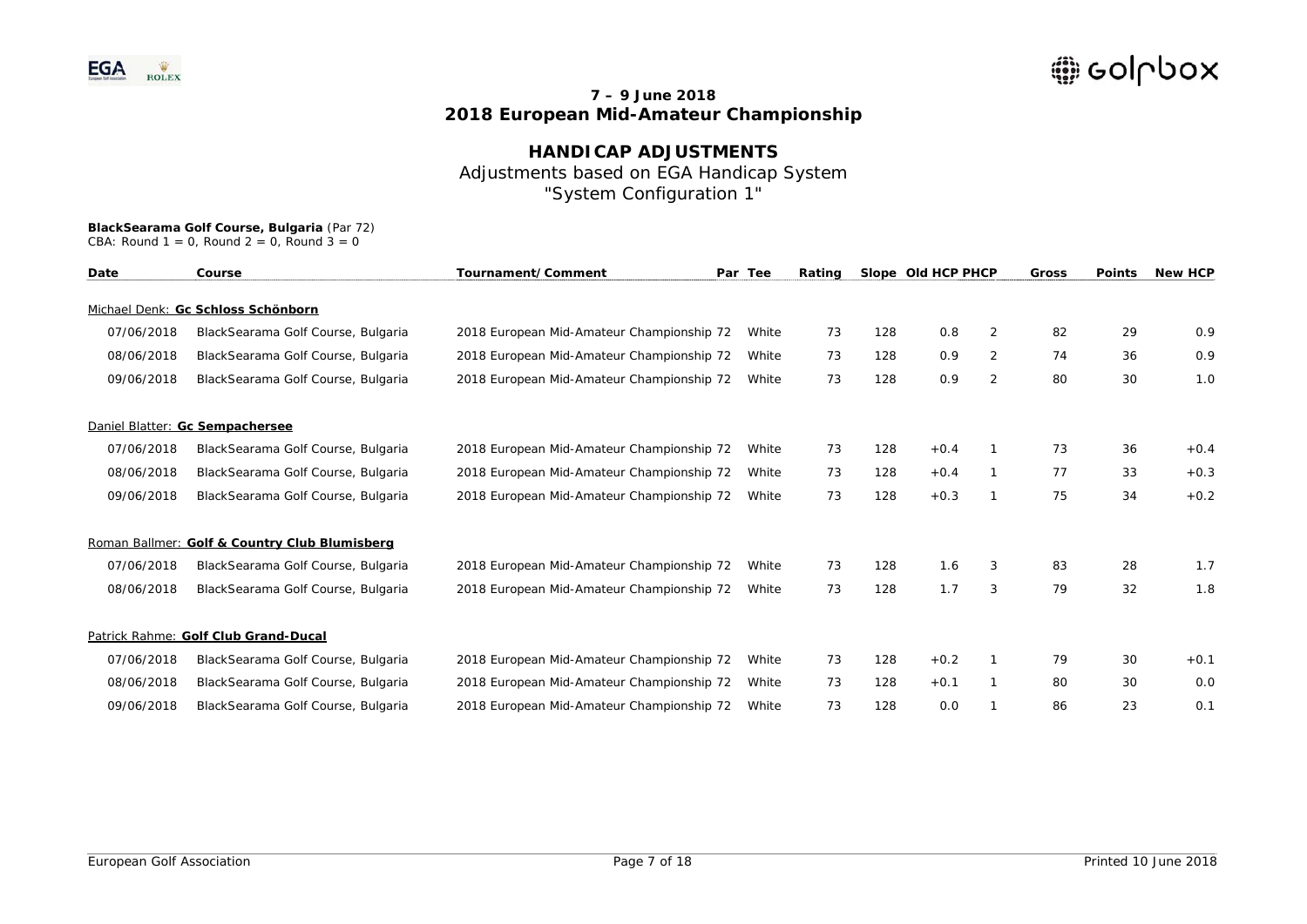**HANDICAP ADJUSTMENTS**  Adjustments based on EGA Handicap System "System Configuration 1"

| Date                          | Course                                      | Tournament/Comment                        | Par Tee | Rating |     | Slope Old HCP PHCP |      | Gross | <b>Points</b> | <b>New HCP</b> |
|-------------------------------|---------------------------------------------|-------------------------------------------|---------|--------|-----|--------------------|------|-------|---------------|----------------|
|                               | Rodolfo Erico Junge: Golf Club St. Leon Rot |                                           |         |        |     |                    |      |       |               |                |
| 07/06/2018                    | BlackSearama Golf Course, Bulgaria          | 2018 European Mid-Amateur Championship 72 | White   | 73     | 128 | $+3.1$             | $-3$ | 80    | 26            | $+3.0$         |
| 08/06/2018                    | BlackSearama Golf Course, Bulgaria          | 2018 European Mid-Amateur Championship 72 | White   | 73     | 128 | $+3.0$             | $-2$ | 77    | 29            | $+2.9$         |
| 09/06/2018                    | BlackSearama Golf Course, Bulgaria          | 2018 European Mid-Amateur Championship 72 | White   | 73     | 128 | $+2.9$             | $-2$ | 79    | 27            | $+2.8$         |
| Gerrit Kocks: Golf Club Trier |                                             |                                           |         |        |     |                    |      |       |               |                |
| 07/06/2018                    | BlackSearama Golf Course, Bulgaria          | 2018 European Mid-Amateur Championship 72 | White   | 73     | 128 | 0.4                |      | 85    | 27            | 0.5            |
| 08/06/2018                    | BlackSearama Golf Course, Bulgaria          | 2018 European Mid-Amateur Championship 72 | White   | 73     | 128 | 0.5                | 2    | 80    | 30            | 0.6            |
|                               | Patrick Schenner: Golfclub Am Mondsee       |                                           |         |        |     |                    |      |       |               |                |
| 07/06/2018                    | BlackSearama Golf Course, Bulgaria          | 2018 European Mid-Amateur Championship 72 | White   | 73     | 128 | 1.3                | 2    | 82    | 30            | 1.4            |
| 08/06/2018                    | BlackSearama Golf Course, Bulgaria          | 2018 European Mid-Amateur Championship 72 | White   | 73     | 128 | 1.4                | 3    | 72    | 39            | 1.1            |
| 09/06/2018                    | BlackSearama Golf Course, Bulgaria          | 2018 European Mid-Amateur Championship 72 | White   | 73     | 128 | 1.1                | 2    | 85    | 27            | 1.2            |
|                               | Josef Biller: Golfclub Eichenried           |                                           |         |        |     |                    |      |       |               |                |
| 07/06/2018                    | BlackSearama Golf Course, Bulgaria          | 2018 European Mid-Amateur Championship 72 | White   | 73     | 128 | 1.9                | 3    | 77    | 34            | 2.0            |
| 08/06/2018                    | BlackSearama Golf Course, Bulgaria          | 2018 European Mid-Amateur Championship 72 | White   | 73     | 128 | 2.0                | 3    | 84    | 27            | 2.1            |
|                               | Christoph Holschbach: Golfclub Hösel        |                                           |         |        |     |                    |      |       |               |                |
| 07/06/2018                    | BlackSearama Golf Course, Bulgaria          | 2018 European Mid-Amateur Championship 72 | White   | 73     | 128 | 2.5                | 4    | 77    | 35            | 2.5            |
| 08/06/2018                    | BlackSearama Golf Course, Bulgaria          | 2018 European Mid-Amateur Championship 72 | White   | 73     | 128 | 2.5                | 4    | 76    | 36            | 2.5            |
| 09/06/2018                    | BlackSearama Golf Course, Bulgaria          | 2018 European Mid-Amateur Championship 72 | White   | 73     | 128 | 2.5                | 4    | 84    | 30            | 2.6            |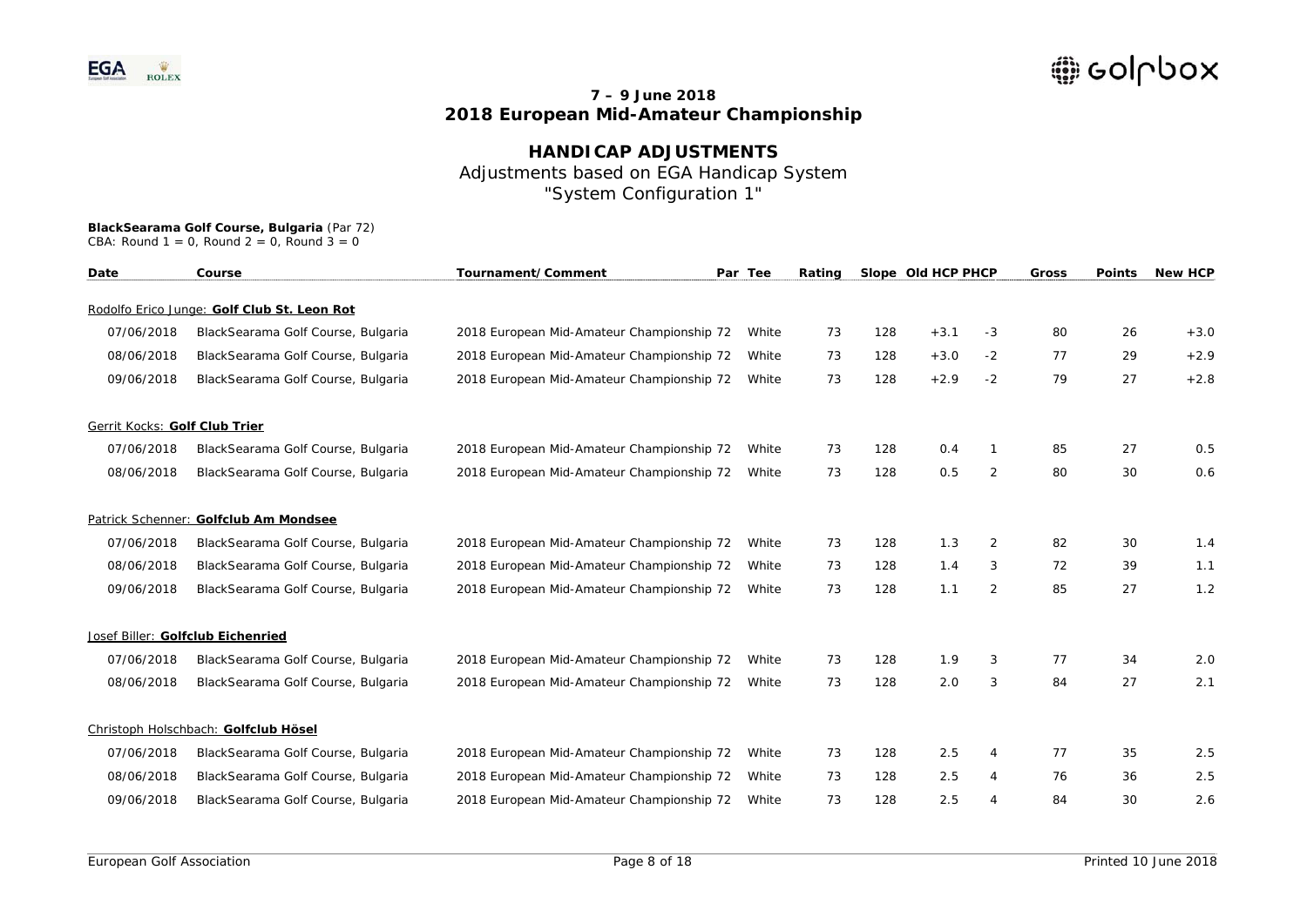# **HANDICAP ADJUSTMENTS** Adjustments based on EGA Handicap System "System Configuration 1"

| Date                        | Course                                        | Tournament/Comment<br>Par Tee             | Rating | Slope Old HCP PHCP |     |        | <b>Gross</b> | <b>Points</b> | <b>New HCP</b> |        |
|-----------------------------|-----------------------------------------------|-------------------------------------------|--------|--------------------|-----|--------|--------------|---------------|----------------|--------|
|                             | Alexander Koller: Golfclub München Eichenried |                                           |        |                    |     |        |              |               |                |        |
| 07/06/2018                  | BlackSearama Golf Course, Bulgaria            | 2018 European Mid-Amateur Championship 72 | White  | 73                 | 128 | $+0.6$ | 0            | 70            | 38             | $+0.8$ |
| 08/06/2018                  | BlackSearama Golf Course, Bulgaria            | 2018 European Mid-Amateur Championship 72 | White  | 73                 | 128 | $+0.8$ | 0            | 74            | 34             | $+0.7$ |
| 09/06/2018                  | BlackSearama Golf Course, Bulgaria            | 2018 European Mid-Amateur Championship 72 | White  | 73                 | 128 | $+0.7$ | 0            | 78            | 30             | $+0.6$ |
| Danny Western: Gorleston    |                                               |                                           |        |                    |     |        |              |               |                |        |
| 07/06/2018                  | BlackSearama Golf Course, Bulgaria            | 2018 European Mid-Amateur Championship 72 | White  | 73                 | 128 | $+1.7$ | -1           | 74            | 33             | $+1.6$ |
| 08/06/2018                  | BlackSearama Golf Course, Bulgaria            | 2018 European Mid-Amateur Championship 72 | White  | 73                 | 128 | $+1.6$ | -1           | 74            | 33             | $+1.5$ |
| 09/06/2018                  | BlackSearama Golf Course, Bulgaria            | 2018 European Mid-Amateur Championship 72 | White  | 73                 | 128 | $+1.5$ | $-1$         | 72            | 35             | $+1.5$ |
|                             | Jakob Kofod: Gudhjem Golfklub                 |                                           |        |                    |     |        |              |               |                |        |
| 07/06/2018                  | BlackSearama Golf Course, Bulgaria            | 2018 European Mid-Amateur Championship 72 | White  | 73                 | 128 | $+2.0$ | -1           | 68            | 39             | $+2.3$ |
| 08/06/2018                  | BlackSearama Golf Course, Bulgaria            | 2018 European Mid-Amateur Championship 72 | White  | 73                 | 128 | $+2.3$ | $-2$         | 73            | 33             | $+2.2$ |
| 09/06/2018                  | BlackSearama Golf Course, Bulgaria            | 2018 European Mid-Amateur Championship 72 | White  | 73                 | 128 | $+2.2$ | $-1$         | 72            | 35             | $+2.2$ |
| Jonas Wallmo: Hallstavik Gk |                                               |                                           |        |                    |     |        |              |               |                |        |
| 07/06/2018                  | BlackSearama Golf Course, Bulgaria            | 2018 European Mid-Amateur Championship 72 | White  | 73                 | 128 | 0.2    |              | 73            | 36             | 0.2    |
| 08/06/2018                  | BlackSearama Golf Course, Bulgaria            | 2018 European Mid-Amateur Championship 72 | White  | 73                 | 128 | 0.2    | 1            | 74            | 35             | 0.2    |
| 09/06/2018                  | BlackSearama Golf Course, Bulgaria            | 2018 European Mid-Amateur Championship 72 | White  | 73                 | 128 | 0.2    |              | 74            | 35             | 0.2    |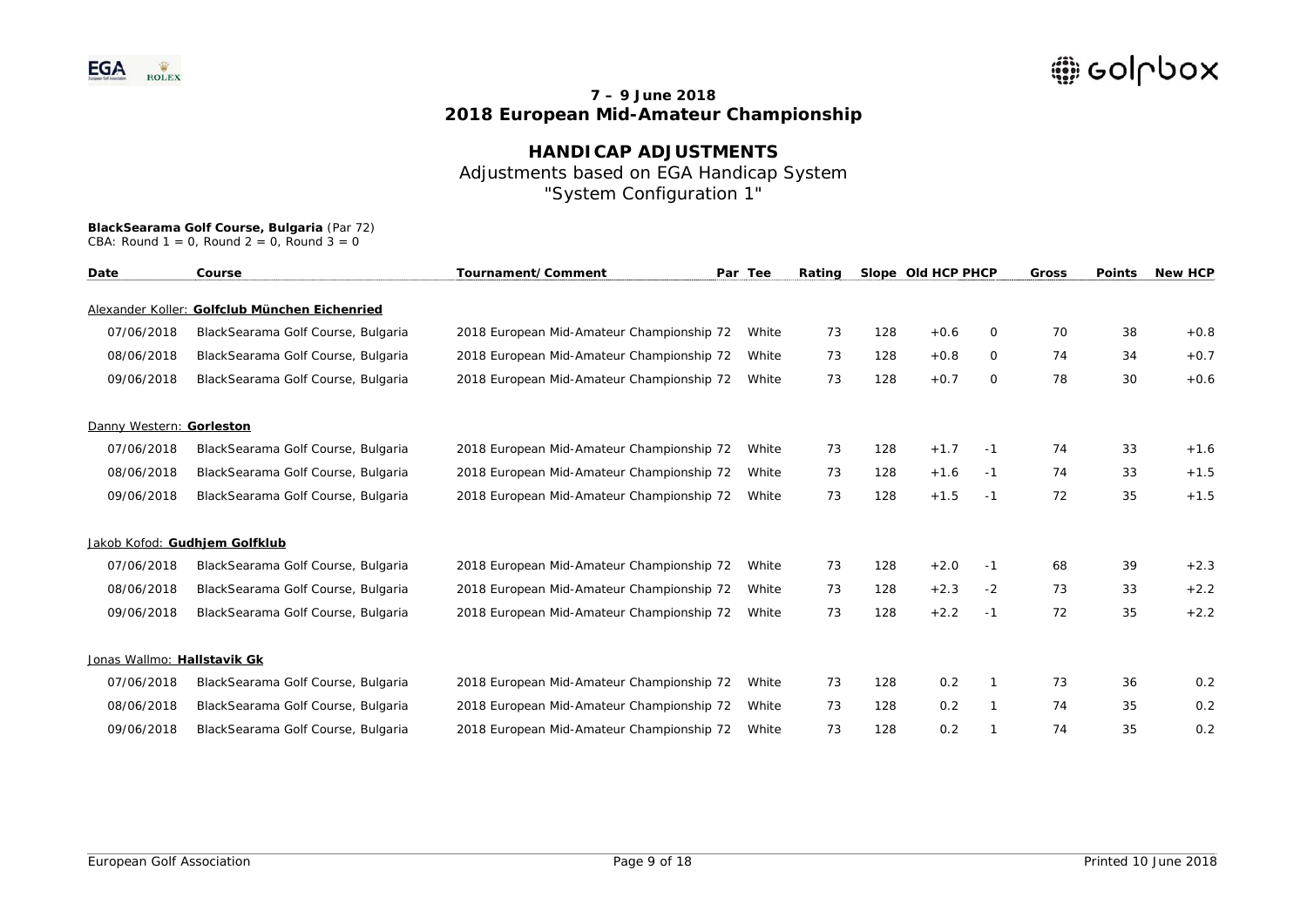# **HANDICAP ADJUSTMENTS** Adjustments based on EGA Handicap System "System Configuration 1"

| Date                        | Course                                        | Tournament/Comment                        | Par Tee<br>Rating | Slope Old HCP PHCP |     | <b>Gross</b> | <b>Points</b> | <b>New HCP</b> |    |        |
|-----------------------------|-----------------------------------------------|-------------------------------------------|-------------------|--------------------|-----|--------------|---------------|----------------|----|--------|
|                             | Michael Thannhäuser: Hamburger Gc Falkenstein |                                           |                   |                    |     |              |               |                |    |        |
| 07/06/2018                  | BlackSearama Golf Course, Bulgaria            | 2018 European Mid-Amateur Championship 72 | White             | 73                 | 128 | $+2.9$       | $-2$          | 71             | 35 | $+2.9$ |
| 08/06/2018                  | BlackSearama Golf Course, Bulgaria            | 2018 European Mid-Amateur Championship 72 | White             | 73                 | 128 | $+2.9$       | $-2$          | 71             | 35 | $+2.9$ |
| 09/06/2018                  | BlackSearama Golf Course, Bulgaria            | 2018 European Mid-Amateur Championship 72 | White             | 73                 | 128 | $+2.9$       | $-2$          | 69             | 37 | $+3.0$ |
|                             | Allan Amstrup: Himmerland Golf Klub           |                                           |                   |                    |     |              |               |                |    |        |
| 07/06/2018                  | BlackSearama Golf Course, Bulgaria            | 2018 European Mid-Amateur Championship 72 | White             | 73                 | 128 | 1.5          | 3             | 73             | 39 | 1.2    |
| 08/06/2018                  | BlackSearama Golf Course, Bulgaria            | 2018 European Mid-Amateur Championship 72 | White             | 73                 | 128 | 1.2          | 2             | 75             | 35 | 1.2    |
| 09/06/2018                  | BlackSearama Golf Course, Bulgaria            | 2018 European Mid-Amateur Championship 72 | White             | 73                 | 128 | 1.2          | 2             | 75             | 35 | 1.2    |
| Henrik Holmsten: Isaberg Gk |                                               |                                           |                   |                    |     |              |               |                |    |        |
| 07/06/2018                  | BlackSearama Golf Course, Bulgaria            | 2018 European Mid-Amateur Championship 72 | White             | 73                 | 128 | $+0.6$       | 0             | 74             | 34 | $+0.5$ |
| 08/06/2018                  | BlackSearama Golf Course, Bulgaria            | 2018 European Mid-Amateur Championship 72 | White             | 73                 | 128 | $+0.5$       | 0             | 78             | 32 | $+0.4$ |
| 09/06/2018                  | BlackSearama Golf Course, Bulgaria            | 2018 European Mid-Amateur Championship 72 | White             | 73                 | 128 | $+0.4$       |               | 76             | 33 | $+0.3$ |
| Timo Tuunanen: Jg           |                                               |                                           |                   |                    |     |              |               |                |    |        |
| 07/06/2018                  | BlackSearama Golf Course, Bulgaria            | 2018 European Mid-Amateur Championship 72 | White             | 73                 | 128 | $+0.9$       | 0             | 72             | 37 | $+1.0$ |
| 08/06/2018                  | BlackSearama Golf Course, Bulgaria            | 2018 European Mid-Amateur Championship 72 | White             | 73                 | 128 | $+1.0$       | 0             | 82             | 29 | $+0.9$ |
| 09/06/2018                  | BlackSearama Golf Course, Bulgaria            | 2018 European Mid-Amateur Championship 72 | White             | 73                 | 128 | $+0.9$       | 0             | 80             | 28 | $+0.8$ |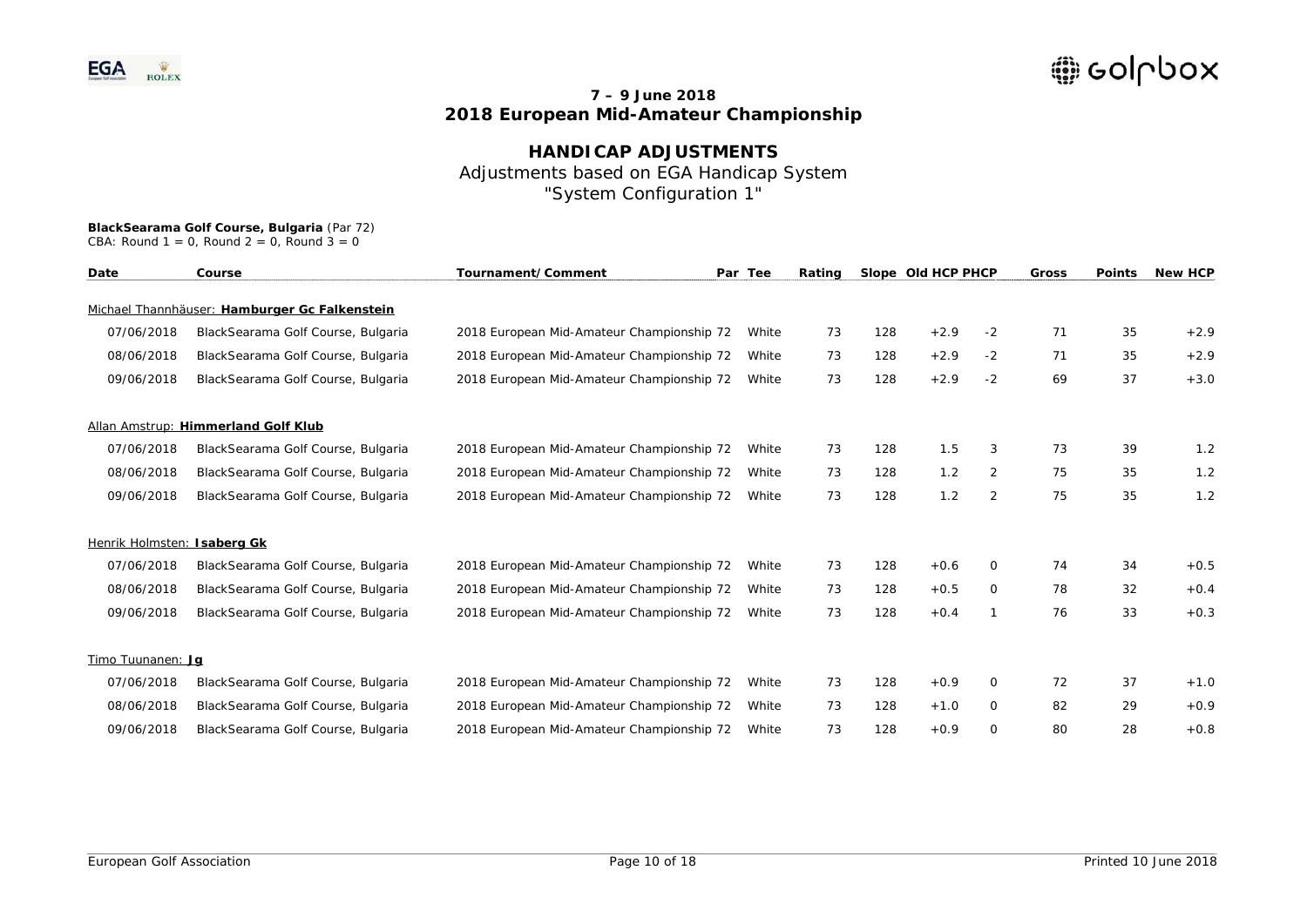## **HANDICAP ADJUSTMENTS**  Adjustments based on EGA Handicap System "System Configuration 1"

| Date                      | Course                                  | Tournament/Comment                        | Par Tee<br>Rating |    | Slope Old HCP PHCP |        | Gross | <b>Points</b> | <b>New HCP</b> |        |
|---------------------------|-----------------------------------------|-------------------------------------------|-------------------|----|--------------------|--------|-------|---------------|----------------|--------|
|                           |                                         |                                           |                   |    |                    |        |       |               |                |        |
| Miika Reunama: Jyväs-Golf |                                         |                                           |                   |    |                    |        |       |               |                |        |
| 07/06/2018                | BlackSearama Golf Course, Bulgaria      | 2018 European Mid-Amateur Championship 72 | White             | 73 | 128                | 1.0    | 2     | 87            | 26             | 1.1    |
| 08/06/2018                | BlackSearama Golf Course, Bulgaria      | 2018 European Mid-Amateur Championship 72 | White             | 73 | 128                | 1.1    | 2     | 80            | 32             | 1.2    |
| Juha Kolari: Keimola Golf |                                         |                                           |                   |    |                    |        |       |               |                |        |
| 07/06/2018                | BlackSearama Golf Course, Bulgaria      | 2018 European Mid-Amateur Championship 72 | White             | 73 | 128                | 0.2    |       | 83            | 27             | 0.3    |
| 08/06/2018                | BlackSearama Golf Course, Bulgaria      | 2018 European Mid-Amateur Championship 72 | White             | 73 | 128                | 0.3    |       | 75            | 34             | 0.4    |
| 09/06/2018                | BlackSearama Golf Course, Bulgaria      | 2018 European Mid-Amateur Championship 72 | White             | 73 | 128                | 0.4    |       | 78            | 31             | 0.5    |
|                           | Morten Findsen Schou: Kokkedal Golfklub |                                           |                   |    |                    |        |       |               |                |        |
| 07/06/2018                | BlackSearama Golf Course, Bulgaria      | 2018 European Mid-Amateur Championship 72 | White             | 73 | 128                | $+1.8$ | $-1$  | 78            | 30             | $+1.7$ |
| 08/06/2018                | BlackSearama Golf Course, Bulgaria      | 2018 European Mid-Amateur Championship 72 | White             | 73 | 128                | $+1.7$ | -1    | 77            | 30             | $+1.6$ |
| 09/06/2018                | BlackSearama Golf Course, Bulgaria      | 2018 European Mid-Amateur Championship 72 | White             | 73 | 128                | $+1.6$ | $-1$  | 78            | 29             | $+1.5$ |
| Tuomo Paavola: Kymen Golf |                                         |                                           |                   |    |                    |        |       |               |                |        |
| 07/06/2018                | BlackSearama Golf Course, Bulgaria      | 2018 European Mid-Amateur Championship 72 | White             | 73 | 128                | 1.1    | 2     | 77            | 34             | 1.2    |
| 08/06/2018                | BlackSearama Golf Course, Bulgaria      | 2018 European Mid-Amateur Championship 72 | White             | 73 | 128                | 1.2    | 2     | 75            | 35             | 1.2    |
| 09/06/2018                | BlackSearama Golf Course, Bulgaria      | 2018 European Mid-Amateur Championship 72 | White             | 73 | 128                | 1.2    | 2     | 77            | 33             | 1.3    |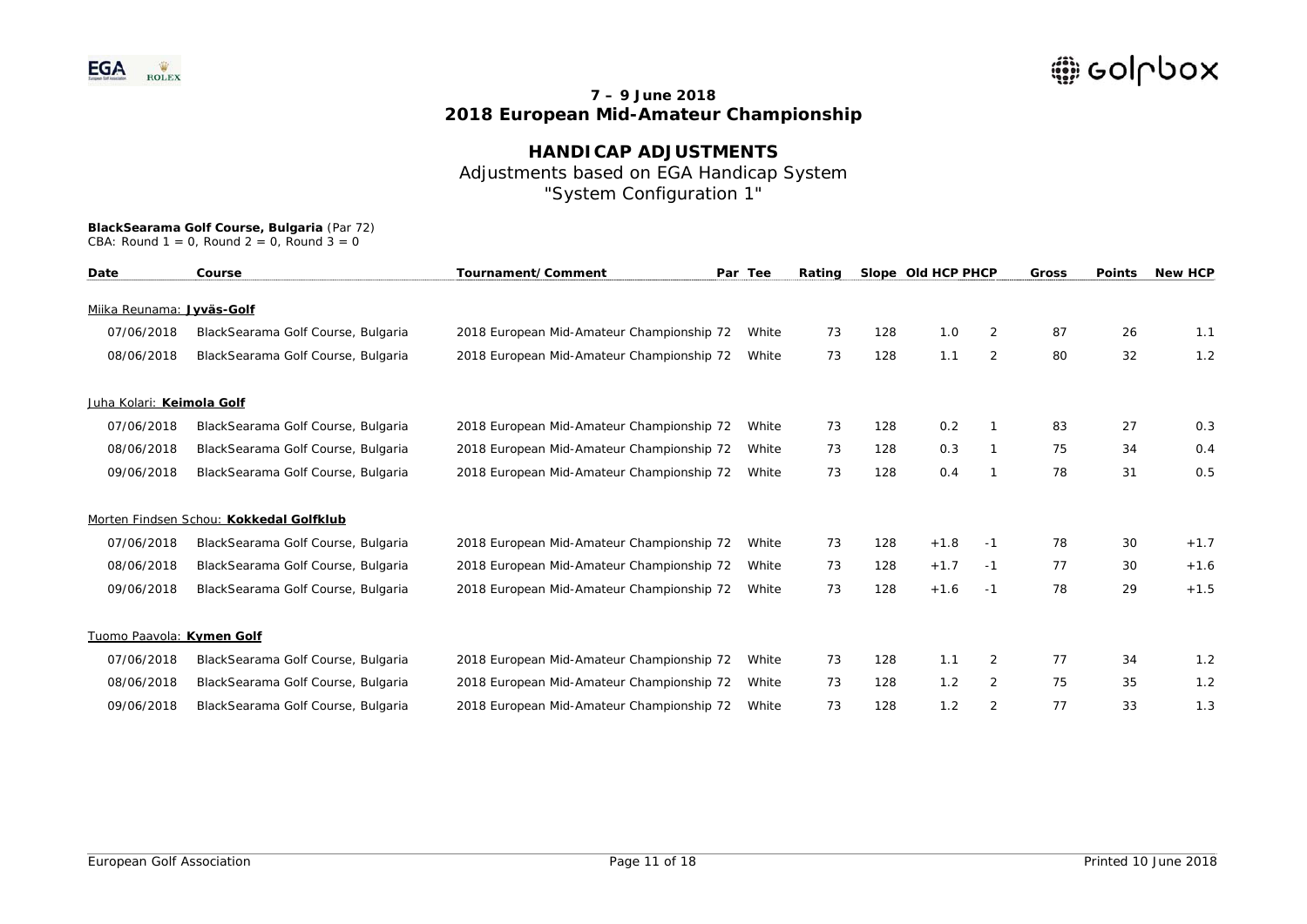## **HANDICAP ADJUSTMENTS**  Adjustments based on EGA Handicap System "System Configuration 1"

| Tournament/Comment<br>Date<br>Course |                                                | Par Tee                                   | Rating |    | Slope Old HCP PHCP |        | <b>Gross</b> | <b>Points</b> | <b>New HCP</b> |        |
|--------------------------------------|------------------------------------------------|-------------------------------------------|--------|----|--------------------|--------|--------------|---------------|----------------|--------|
| Richard Heath: Lausanne              |                                                |                                           |        |    |                    |        |              |               |                |        |
| 07/06/2018                           | BlackSearama Golf Course, Bulgaria             | 2018 European Mid-Amateur Championship 72 | White  | 73 | 128                | $+3.4$ | -3           | 71            | 34             | $+3.3$ |
| 08/06/2018                           | BlackSearama Golf Course, Bulgaria             | 2018 European Mid-Amateur Championship 72 | White  | 73 | 128                | $+3.3$ | $-3$         | 73            | 32             | $+3.2$ |
| 09/06/2018                           | BlackSearama Golf Course, Bulgaria             | 2018 European Mid-Amateur Championship 72 | White  | 73 | 128                | $+3.2$ | $-3$         | 71            | 34             | $+3.1$ |
| Etienne Wehrli: Limpachtal           |                                                |                                           |        |    |                    |        |              |               |                |        |
| 07/06/2018                           | BlackSearama Golf Course, Bulgaria             | 2018 European Mid-Amateur Championship 72 | White  | 73 | 128                | $+1.4$ | -1           | 69            | 38             | $+1.6$ |
| 08/06/2018                           | BlackSearama Golf Course, Bulgaria             | 2018 European Mid-Amateur Championship 72 | White  | 73 | 128                | $+1.6$ | -1           | 77            | 30             | $+1.5$ |
| 09/06/2018                           | BlackSearama Golf Course, Bulgaria             | 2018 European Mid-Amateur Championship 72 | White  | 73 | 128                | $+1.5$ | -1           | 74            | 33             | $+1.4$ |
| Claes Nikell: Lyckorna Gk            |                                                |                                           |        |    |                    |        |              |               |                |        |
| 07/06/2018                           | BlackSearama Golf Course, Bulgaria             | 2018 European Mid-Amateur Championship 72 | White  | 73 | 128                | $+1.6$ | -1           | 72            | 35             | $+1.6$ |
| 08/06/2018                           | BlackSearama Golf Course, Bulgaria             | 2018 European Mid-Amateur Championship 72 | White  | 73 | 128                | $+1.6$ | -1           | 71            | 36             | $+1.6$ |
| 09/06/2018                           | BlackSearama Golf Course, Bulgaria             | 2018 European Mid-Amateur Championship 72 | White  | 73 | 128                | $+1.6$ | -1           | 72            | 35             | $+1.6$ |
|                                      | Martin Ellsiepen: Marienburger Golf Club Koeln |                                           |        |    |                    |        |              |               |                |        |
| 07/06/2018                           | BlackSearama Golf Course, Bulgaria             | 2018 European Mid-Amateur Championship 72 | White  | 73 | 128                | $+1.8$ | -1           | 77            | 30             | $+1.7$ |
| 08/06/2018                           | BlackSearama Golf Course, Bulgaria             | 2018 European Mid-Amateur Championship 72 | White  | 73 | 128                | $+1.7$ | -1           | 74            | 33             | $+1.6$ |
| 09/06/2018                           | BlackSearama Golf Course, Bulgaria             | 2018 European Mid-Amateur Championship 72 | White  | 73 | 128                | $+1.6$ | -1           | 75            | 32             | $+1.5$ |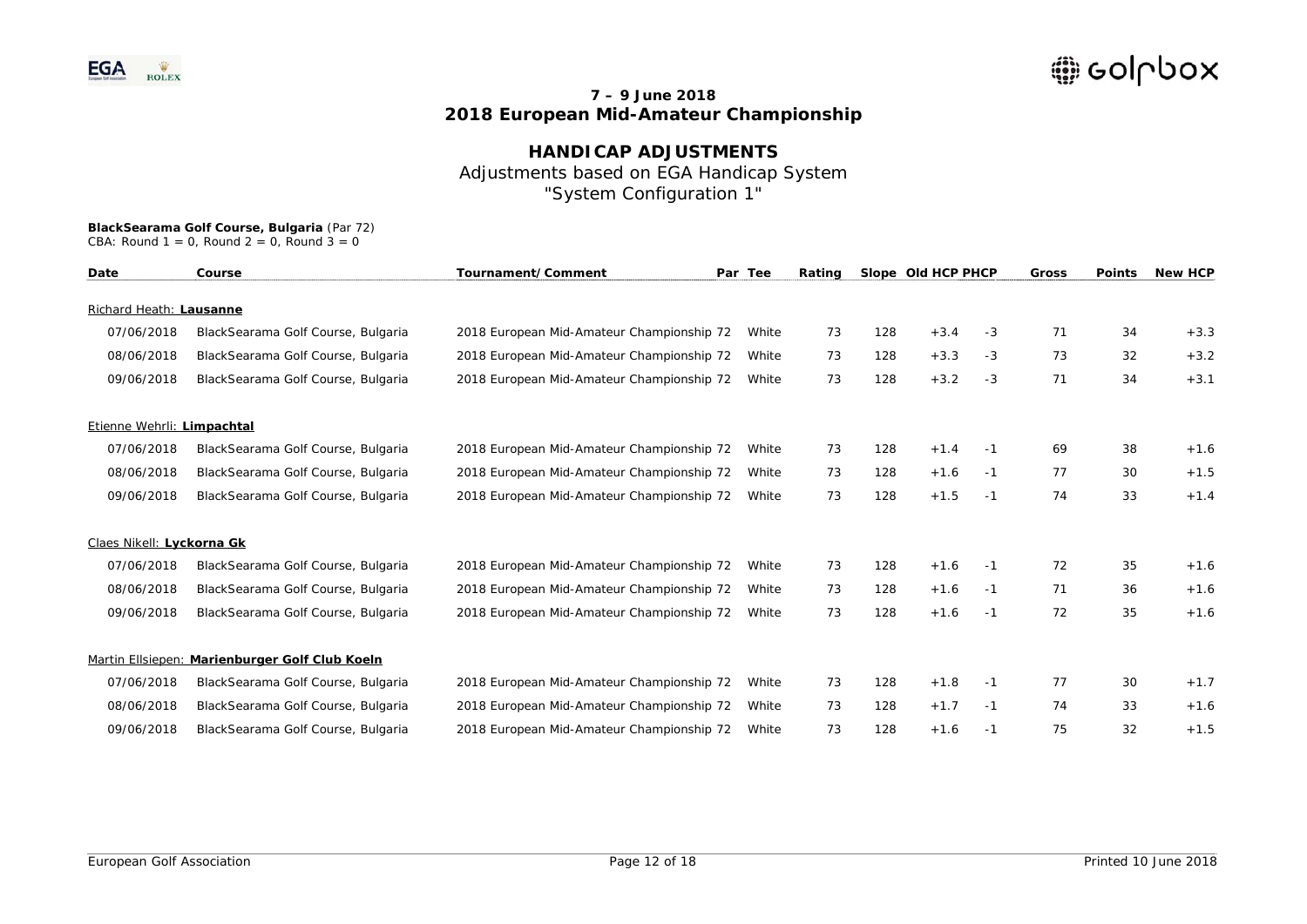# **HANDICAP ADJUSTMENTS** Adjustments based on EGA Handicap System "System Configuration 1"

| Date                      | Course                               | Tournament/Comment<br>Par Tee             |       | Rating |     | Slope Old HCP PHCP |                | <b>Gross</b> | <b>Points</b> | <b>New HCP</b> |
|---------------------------|--------------------------------------|-------------------------------------------|-------|--------|-----|--------------------|----------------|--------------|---------------|----------------|
|                           | Fredrik Kampe: Mariestads Golf Klubb |                                           |       |        |     |                    |                |              |               |                |
| 07/06/2018                | BlackSearama Golf Course, Bulgaria   | 2018 European Mid-Amateur Championship 72 | White | 73     | 128 | $+2.0$             | -1             | 75           | 32            | $+1.9$         |
| 08/06/2018                | BlackSearama Golf Course, Bulgaria   | 2018 European Mid-Amateur Championship 72 | White | 73     | 128 | $+1.9$             | -1             | 77           | 31            | $+1.8$         |
| 09/06/2018                | BlackSearama Golf Course, Bulgaria   | 2018 European Mid-Amateur Championship 72 | White | 73     | 128 | $+1.8$             | -1             | 73           | 34            | $+1.7$         |
|                           | Florian Kurrle: Münchner Golfclub    |                                           |       |        |     |                    |                |              |               |                |
| 07/06/2018                | BlackSearama Golf Course, Bulgaria   | 2018 European Mid-Amateur Championship 72 | White | 73     | 128 | 2.4                | 4              | 97           | 18            | 2.5            |
| 08/06/2018                | BlackSearama Golf Course, Bulgaria   | 2018 European Mid-Amateur Championship 72 | White | 73     | 128 | 2.5                | $\overline{4}$ | 91           | 24            | 2.6            |
|                           | Peter Therkelsen: Odense Golfklub    |                                           |       |        |     |                    |                |              |               |                |
| 07/06/2018                | BlackSearama Golf Course, Bulgaria   | 2018 European Mid-Amateur Championship 72 | White | 73     | 128 | 0.0                |                | 71           | 38            | $+0.2$         |
| 08/06/2018                | BlackSearama Golf Course, Bulgaria   | 2018 European Mid-Amateur Championship 72 | White | 73     | 128 | $+0.2$             |                | 78           | 31            | $+0.1$         |
| 09/06/2018                | BlackSearama Golf Course, Bulgaria   | 2018 European Mid-Amateur Championship 72 | White | 73     | 128 | $+0.1$             |                | 74           | 35            | $+0.1$         |
| Daniel Olsson: Öijared Gk |                                      |                                           |       |        |     |                    |                |              |               |                |
| 07/06/2018                | BlackSearama Golf Course, Bulgaria   | 2018 European Mid-Amateur Championship 72 | White | 73     | 128 | $+0.3$             |                | 75           | 34            | $+0.2$         |
| 08/06/2018                | BlackSearama Golf Course, Bulgaria   | 2018 European Mid-Amateur Championship 72 | White | 73     | 128 | $+0.2$             |                | 75           | 34            | $+0.1$         |
| 09/06/2018                | BlackSearama Golf Course, Bulgaria   | 2018 European Mid-Amateur Championship 72 | White | 73     | 128 | $+0.1$             |                | 73           | 36            | $+0.1$         |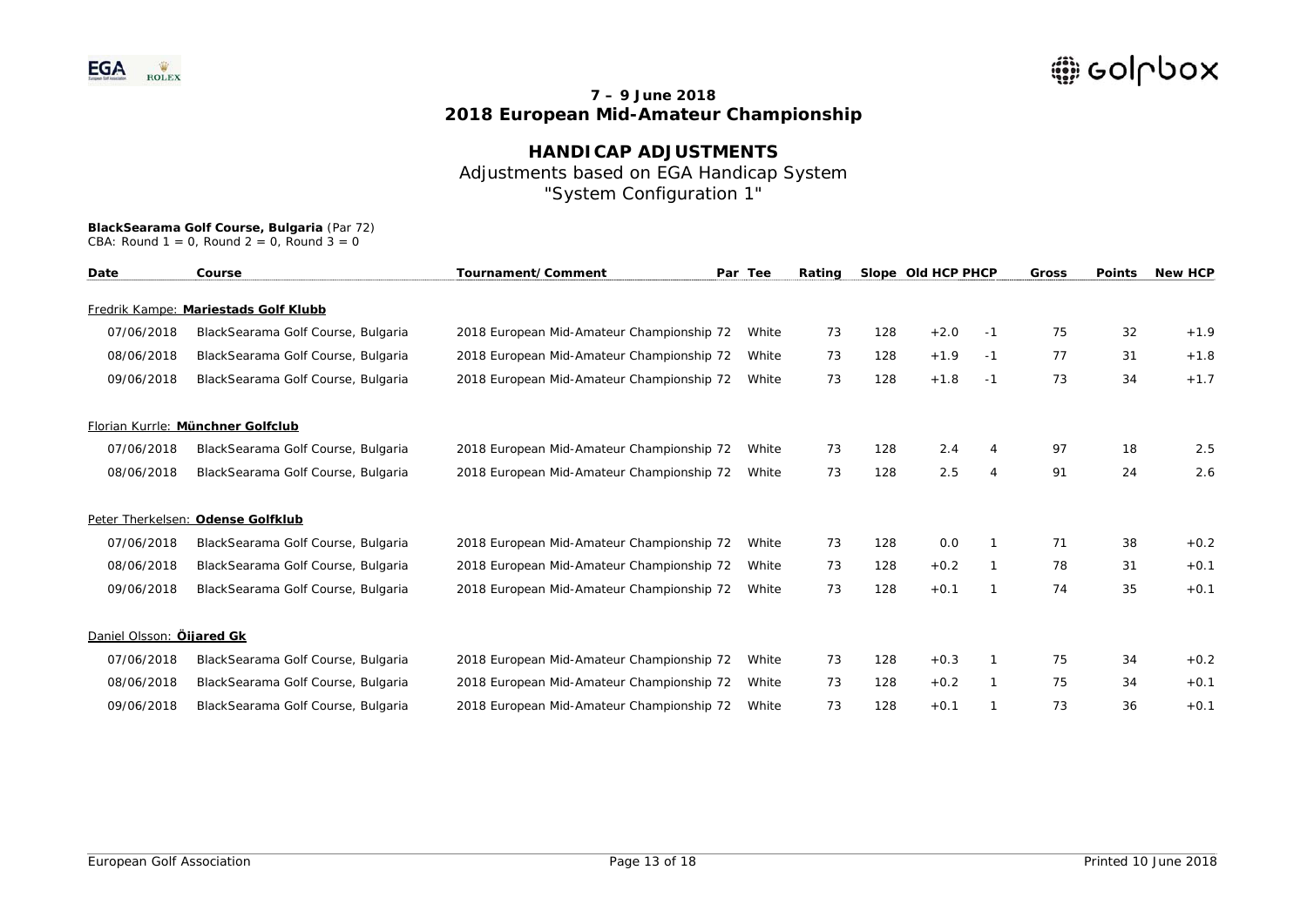# **HANDICAP ADJUSTMENTS** Adjustments based on EGA Handicap System "System Configuration 1"

| Date                          | Course                                 | Tournament/Comment<br>Par Tee             |       | Rating | Slope Old HCP PHCP |        |                | <b>Gross</b> | <b>Points</b> | <b>New HCP</b> |
|-------------------------------|----------------------------------------|-------------------------------------------|-------|--------|--------------------|--------|----------------|--------------|---------------|----------------|
|                               | Kristian Tammivuori: Pickala Golf Club |                                           |       |        |                    |        |                |              |               |                |
| 07/06/2018                    | BlackSearama Golf Course, Bulgaria     | 2018 European Mid-Amateur Championship 72 | White | 73     | 128                | $+1.3$ | 0              | 76           | 32            | $+1.2$         |
| 08/06/2018                    | BlackSearama Golf Course, Bulgaria     | 2018 European Mid-Amateur Championship 72 | White | 73     | 128                | $+1.2$ | 0              | 80           | 28            | $+1.1$         |
| 09/06/2018                    | BlackSearama Golf Course, Bulgaria     | 2018 European Mid-Amateur Championship 72 | White | 73     | 128                | $+1.1$ | 0              | 77           | 31            | $+1.0$         |
| Alan Rogut: Pravets Golf Club |                                        |                                           |       |        |                    |        |                |              |               |                |
| 07/06/2018                    | BlackSearama Golf Course, Bulgaria     | 2018 European Mid-Amateur Championship 72 | White | 73     | 128                | 0.6    | 2              | 91           | 22            | 0.7            |
| 08/06/2018                    | BlackSearama Golf Course, Bulgaria     | 2018 European Mid-Amateur Championship 72 | White | 73     | 128                | 0.7    | $\overline{2}$ | 85           | 26            | 0.8            |
| Carlos De Corral: RACE        |                                        |                                           |       |        |                    |        |                |              |               |                |
| 07/06/2018                    | BlackSearama Golf Course, Bulgaria     | 2018 European Mid-Amateur Championship 72 | White | 73     | 128                | $+2.5$ | $-2$           | 70           | 36            | $+2.5$         |
| 08/06/2018                    | BlackSearama Golf Course, Bulgaria     | 2018 European Mid-Amateur Championship 72 | White | 73     | 128                | $+2.5$ | $-2$           | 72           | 34            | $+2.4$         |
| 09/06/2018                    | BlackSearama Golf Course, Bulgaria     | 2018 European Mid-Amateur Championship 72 | White | 73     | 128                | $+2.4$ | $-2$           | 69           | 37            | $+2.5$         |
|                               | Miguel Díaz-Negrete: Rcg Castiello     |                                           |       |        |                    |        |                |              |               |                |
| 07/06/2018                    | BlackSearama Golf Course, Bulgaria     | 2018 European Mid-Amateur Championship 72 | White | 73     | 128                | $+2.2$ | -1             | 80           | 27            | $+2.1$         |
| 08/06/2018                    | BlackSearama Golf Course, Bulgaria     | 2018 European Mid-Amateur Championship 72 | White | 73     | 128                | $+2.1$ | $-1$           | 74           | 33            | $+2.0$         |
| 09/06/2018                    | BlackSearama Golf Course, Bulgaria     | 2018 European Mid-Amateur Championship 72 | White | 73     | 128                | $+2.0$ | $-1$           | 75           | 32            | $+1.9$         |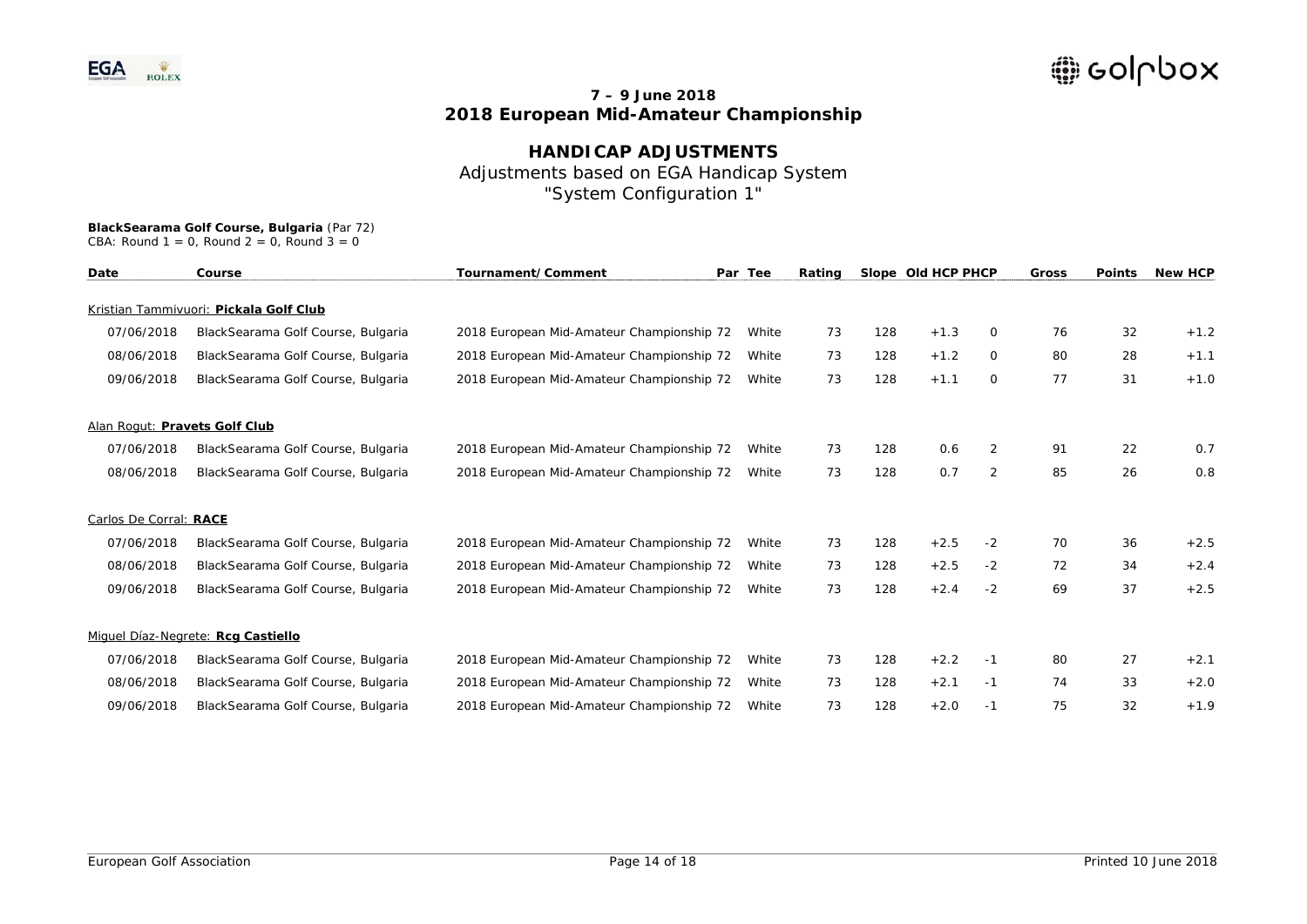## **HANDICAP ADJUSTMENTS**  Adjustments based on EGA Handicap System "System Configuration 1"

## **BlackSearama Golf Course, Bulgaria** (Par 72)

CBA: Round  $1 = 0$ , Round  $2 = 0$ , Round  $3 = 0$ 

| Date       | Tournament/Comment<br>Course                              |                                           | Par Tee<br>Rating |    |     | Slope Old HCP PHCP |                | <b>Gross</b> | <b>Points</b> | <b>New HCP</b> |
|------------|-----------------------------------------------------------|-------------------------------------------|-------------------|----|-----|--------------------|----------------|--------------|---------------|----------------|
|            | Alejandro Larrazabal Corominas: Real Club De Golf El Prat |                                           |                   |    |     |                    |                |              |               |                |
| 07/06/2018 | BlackSearama Golf Course, Bulgaria                        | 2018 European Mid-Amateur Championship 72 | White             | 73 | 128 | $+1.6$             | -1             | 72           | 35            | $+1.6$         |
| 08/06/2018 | BlackSearama Golf Course, Bulgaria                        | 2018 European Mid-Amateur Championship 72 | White             | 73 | 128 | $+1.6$             | $-1$           | 69           | 38            | $+1.8$         |
| 09/06/2018 | BlackSearama Golf Course, Bulgaria                        | 2018 European Mid-Amateur Championship 72 | White             | 73 | 128 | $+1.8$             | -1             | 81           | 32            | $+1.7$         |
|            | Jean-Christophe Beyne: Rigenée                            |                                           |                   |    |     |                    |                |              |               |                |
| 07/06/2018 | BlackSearama Golf Course, Bulgaria                        | 2018 European Mid-Amateur Championship 72 | White             | 73 | 128 | 0.7                | $\overline{2}$ | 75           | 37            | 0.6            |
| 08/06/2018 | BlackSearama Golf Course, Bulgaria                        | 2018 European Mid-Amateur Championship 72 | White             | 73 | 128 | 0.6                | 2              | 77           | 34            | 0.7            |
| 09/06/2018 | BlackSearama Golf Course, Bulgaria                        | 2018 European Mid-Amateur Championship 72 | White             | 73 | 128 | 0.7                | $\overline{2}$ | 83           | 27            | 0.8            |
|            | Nikolaj Hammergaard: Royal Golf Club                      |                                           |                   |    |     |                    |                |              |               |                |
| 07/06/2018 | BlackSearama Golf Course, Bulgaria                        | 2018 European Mid-Amateur Championship 72 | White             | 73 | 128 | $+2.4$             | $-2$           | 77           | 30            | $+2.3$         |
| 08/06/2018 | BlackSearama Golf Course, Bulgaria                        | 2018 European Mid-Amateur Championship 72 | White             | 73 | 128 | $+2.3$             | $-2$           | 73           | 33            | $+2.2$         |
| 09/06/2018 | BlackSearama Golf Course, Bulgaria                        | 2018 European Mid-Amateur Championship 72 | White             | 73 | 128 | $+2.2$             | -1             | 83           | 26            | $+2.1$         |
|            | Pascal Coenen: Royal Waterloo Golf Club                   |                                           |                   |    |     |                    |                |              |               |                |
| 07/06/2018 | BlackSearama Golf Course, Bulgaria                        | 2018 European Mid-Amateur Championship 72 | White             | 73 | 128 | 2.3                | 4              | 74           | 38            | 2.1            |
| 08/06/2018 | BlackSearama Golf Course, Bulgaria                        | 2018 European Mid-Amateur Championship 72 | White             | 73 | 128 | 2.1                | 3              | 72           | 39            | 1.8            |
| 09/06/2018 | BlackSearama Golf Course, Bulgaria                        | 2018 European Mid-Amateur Championship 72 | White             | 73 | 128 | 1.8                | 3              | 75           | 36            | 1.8            |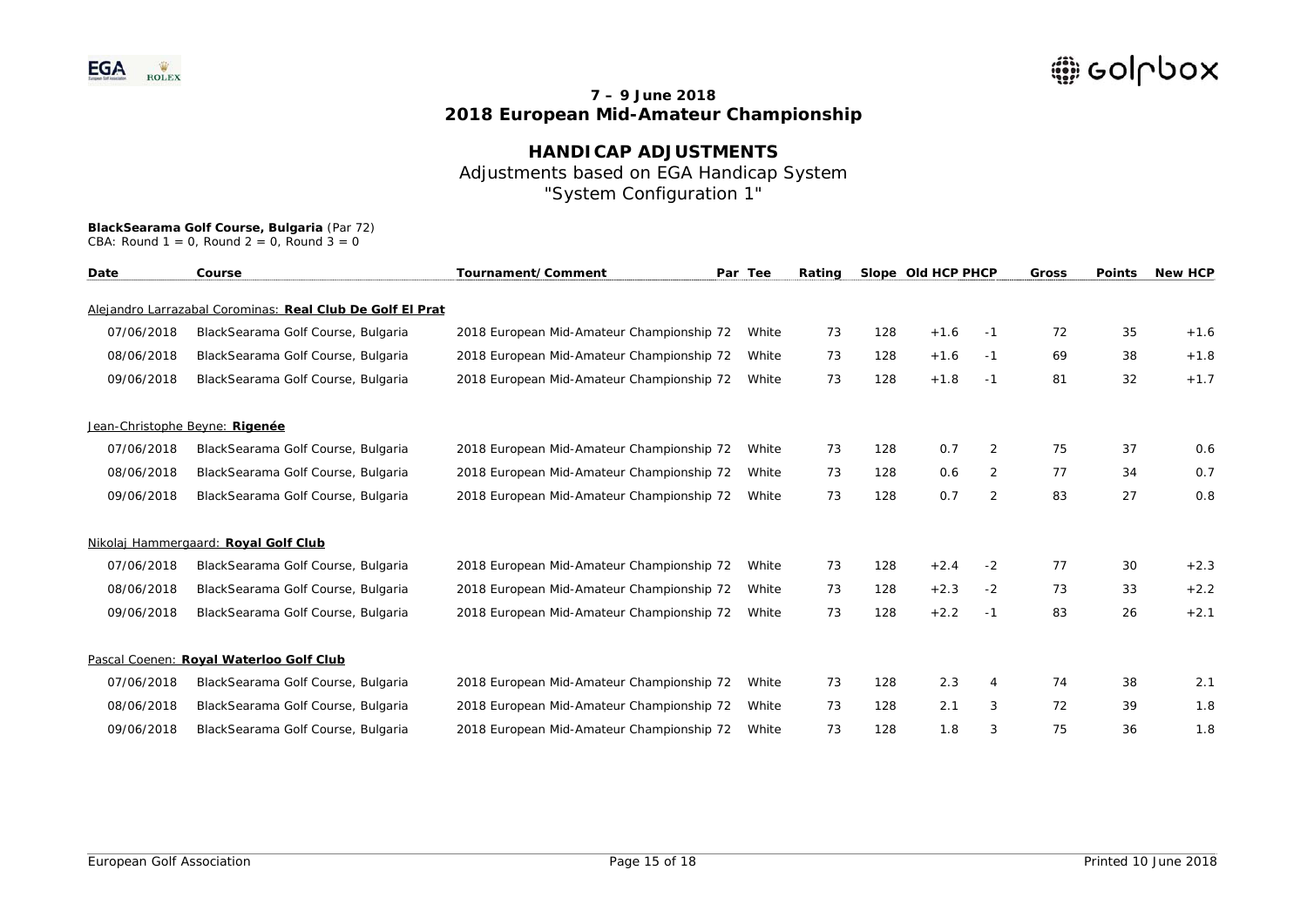## **HANDICAP ADJUSTMENTS**  Adjustments based on EGA Handicap System "System Configuration 1"

| Date                | Tournament/Comment<br>Course                        |                                           | Par Tee |    |     | Slope Old HCP PHCP |              | Gross | <b>Points</b> | <b>New HCP</b> |
|---------------------|-----------------------------------------------------|-------------------------------------------|---------|----|-----|--------------------|--------------|-------|---------------|----------------|
|                     | Oliver Sheridan: Royale Zoute Golf Club             |                                           |         |    |     |                    |              |       |               |                |
| 07/06/2018          | BlackSearama Golf Course, Bulgaria                  | 2018 European Mid-Amateur Championship 72 | White   | 73 | 128 | 0.6                | 2            | 74    | 36            | 0.6            |
| 08/06/2018          | BlackSearama Golf Course, Bulgaria                  | 2018 European Mid-Amateur Championship 72 | White   | 73 | 128 | 0.6                | 2            | 77    | 33            | 0.7            |
| 09/06/2018          | BlackSearama Golf Course, Bulgaria                  | 2018 European Mid-Amateur Championship 72 | White   | 73 | 128 | 0.7                | 2            | 76    | 34            | 0.8            |
|                     | Santiago Vega De Seoane: Rshecc                     |                                           |         |    |     |                    |              |       |               |                |
| 07/06/2018          | BlackSearama Golf Course, Bulgaria                  | 2018 European Mid-Amateur Championship 72 | White   | 73 | 128 | $+1.8$             | $-1$         | 75    | 32            | $+1.7$         |
| 08/06/2018          | BlackSearama Golf Course, Bulgaria                  | 2018 European Mid-Amateur Championship 72 | White   | 73 | 128 | $+1.7$             | $-1$         | 72    | 35            | $+1.7$         |
| 09/06/2018          | BlackSearama Golf Course, Bulgaria                  | 2018 European Mid-Amateur Championship 72 | White   | 73 | 128 | $+1.7$             | $-1$         | 75    | 33            | $+1.6$         |
| Jonas Kanje: Rya Gk |                                                     |                                           |         |    |     |                    |              |       |               |                |
| 07/06/2018          | BlackSearama Golf Course, Bulgaria                  | 2018 European Mid-Amateur Championship 72 | White   | 73 | 128 | 0.3                | 1            | 85    | 24            | 0.4            |
| 08/06/2018          | BlackSearama Golf Course, Bulgaria                  | 2018 European Mid-Amateur Championship 72 | White   | 73 | 128 | 0.4                | $\mathbf{1}$ | 85    | 27            | 0.5            |
|                     | Rasmus Magnusson: Salems Golfklubb                  |                                           |         |    |     |                    |              |       |               |                |
| 07/06/2018          | BlackSearama Golf Course, Bulgaria                  | 2018 European Mid-Amateur Championship 72 | White   | 73 | 128 | 0.3                | 1            | 81    | 29            | 0.4            |
| 08/06/2018          | BlackSearama Golf Course, Bulgaria                  | 2018 European Mid-Amateur Championship 72 | White   | 73 | 128 | 0.4                | 1            | 73    | 36            | 0.4            |
| 09/06/2018          | BlackSearama Golf Course, Bulgaria                  | 2018 European Mid-Amateur Championship 72 | White   | 73 | 128 | 0.4                | 1            | 81    | 32            | 0.5            |
|                     | Jesper Thøger Christensen: Sebber Kloster Golf Klub |                                           |         |    |     |                    |              |       |               |                |
| 07/06/2018          | BlackSearama Golf Course, Bulgaria                  | 2018 European Mid-Amateur Championship 72 | White   | 73 | 128 | 3.3                | 5            | 81    | 33            | 3.4            |
| 08/06/2018          | BlackSearama Golf Course, Bulgaria                  | 2018 European Mid-Amateur Championship 72 | White   | 73 | 128 | 3.4                | 5            | 81    | 32            | 3.5            |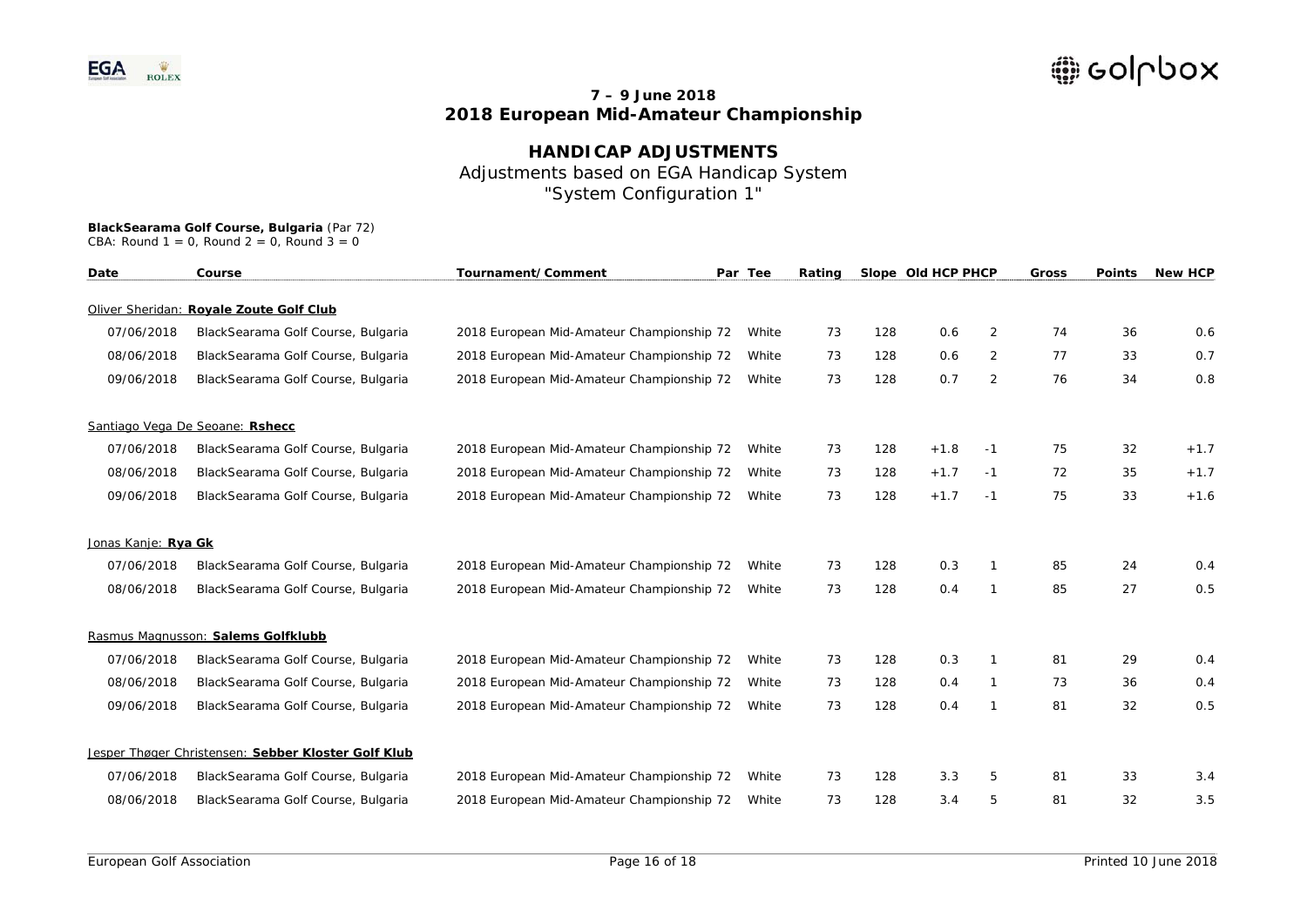# **HANDICAP ADJUSTMENTS** Adjustments based on EGA Handicap System "System Configuration 1"

# **BlackSearama Golf Course, Bulgaria** (Par 72)

| CBA: Round $1 = 0$ , Round $2 = 0$ , Round $3 = 0$ |  |  |  |  |  |  |  |
|----------------------------------------------------|--|--|--|--|--|--|--|
|----------------------------------------------------|--|--|--|--|--|--|--|

| Date                        | Tournament/Comment<br>Course         |                                           | Par Tee | Rating |     | Slope Old HCP PHCP |          | Gross | <b>Points</b> | <b>New HCP</b> |
|-----------------------------|--------------------------------------|-------------------------------------------|---------|--------|-----|--------------------|----------|-------|---------------|----------------|
|                             | Jani Michelsson: St. Laurence Golf   |                                           |         |        |     |                    |          |       |               |                |
| 07/06/2018                  | BlackSearama Golf Course, Bulgaria   | 2018 European Mid-Amateur Championship 72 | White   | 73     | 128 | 0.2                | 1        | 73    | 36            | 0.2            |
| 08/06/2018                  | BlackSearama Golf Course, Bulgaria   | 2018 European Mid-Amateur Championship 72 | White   | 73     | 128 | 0.2                |          | 80    | 29            | 0.3            |
| 09/06/2018                  | BlackSearama Golf Course, Bulgaria   | 2018 European Mid-Amateur Championship 72 | White   | 73     | 128 | 0.3                | 1        | 81    | 28            | 0.4            |
| Marko Helén: Tawast Golf Ry |                                      |                                           |         |        |     |                    |          |       |               |                |
| 07/06/2018                  | BlackSearama Golf Course, Bulgaria   | 2018 European Mid-Amateur Championship 72 | White   | 73     | 128 | $+1.0$             | $\Omega$ | 78    | 30            | $+0.9$         |
| 08/06/2018                  | BlackSearama Golf Course, Bulgaria   | 2018 European Mid-Amateur Championship 72 | White   | 73     | 128 | $+0.9$             | 0        | 75    | 33            | $+0.8$         |
| 09/06/2018                  | BlackSearama Golf Course, Bulgaria   | 2018 European Mid-Amateur Championship 72 | White   | 73     | 128 | $+0.8$             | $\circ$  | 73    | 35            | $+0.8$         |
|                             | Henrik Henningsson: Vallda G&Cc      |                                           |         |        |     |                    |          |       |               |                |
| 07/06/2018                  | BlackSearama Golf Course, Bulgaria   | 2018 European Mid-Amateur Championship 72 | White   | 73     | 128 | $+2.5$             | $-2$     | 71    | 35            | $+2.5$         |
| 08/06/2018                  | BlackSearama Golf Course, Bulgaria   | 2018 European Mid-Amateur Championship 72 | White   | 73     | 128 | $+2.5$             | $-2$     | 69    | 37            | $+2.6$         |
| 09/06/2018                  | BlackSearama Golf Course, Bulgaria   | 2018 European Mid-Amateur Championship 72 | White   | 73     | 128 | $+2.6$             | $-2$     | 72    | 34            | $+2.5$         |
|                             | Joachim Aslaksen: Vestfold Golfklubb |                                           |         |        |     |                    |          |       |               |                |
| 07/06/2018                  | BlackSearama Golf Course, Bulgaria   | 2018 European Mid-Amateur Championship 72 | White   | 73     | 128 | 0.0                |          | 77    | 32            | 0.1            |
| 08/06/2018                  | BlackSearama Golf Course, Bulgaria   | 2018 European Mid-Amateur Championship 72 | White   | 73     | 128 | 0.1                | 1        | 75    | 34            | 0.2            |
| 09/06/2018                  | BlackSearama Golf Course, Bulgaria   | 2018 European Mid-Amateur Championship 72 | White   | 73     | 128 | 0.2                |          | 78    | 31            | 0.3            |